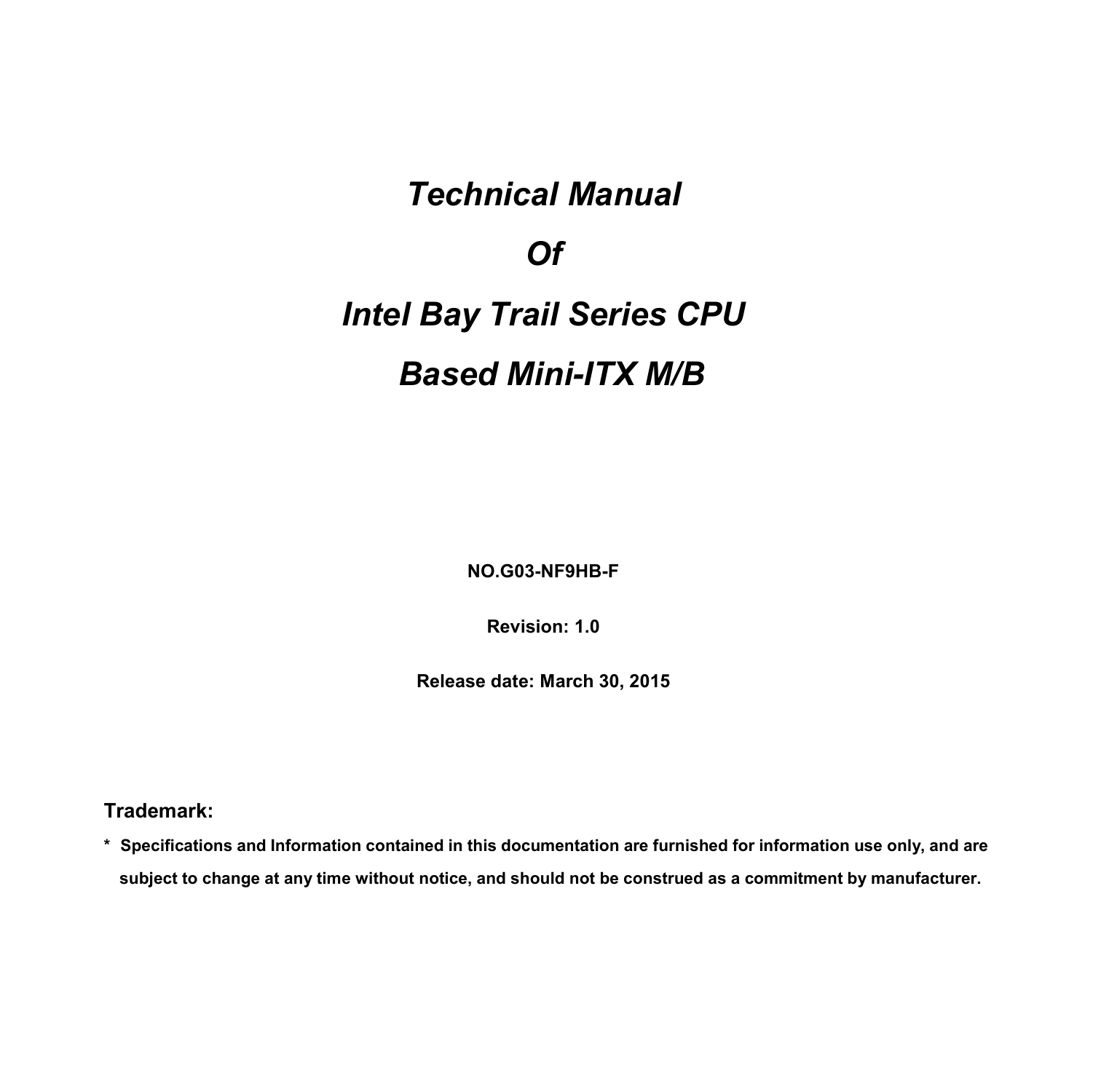### **Environmental Protection Announcement**

Do not dispose this electronic device into the trash while discarding. To minimize pollution and ensure environment protection of mother earth, please recycle.

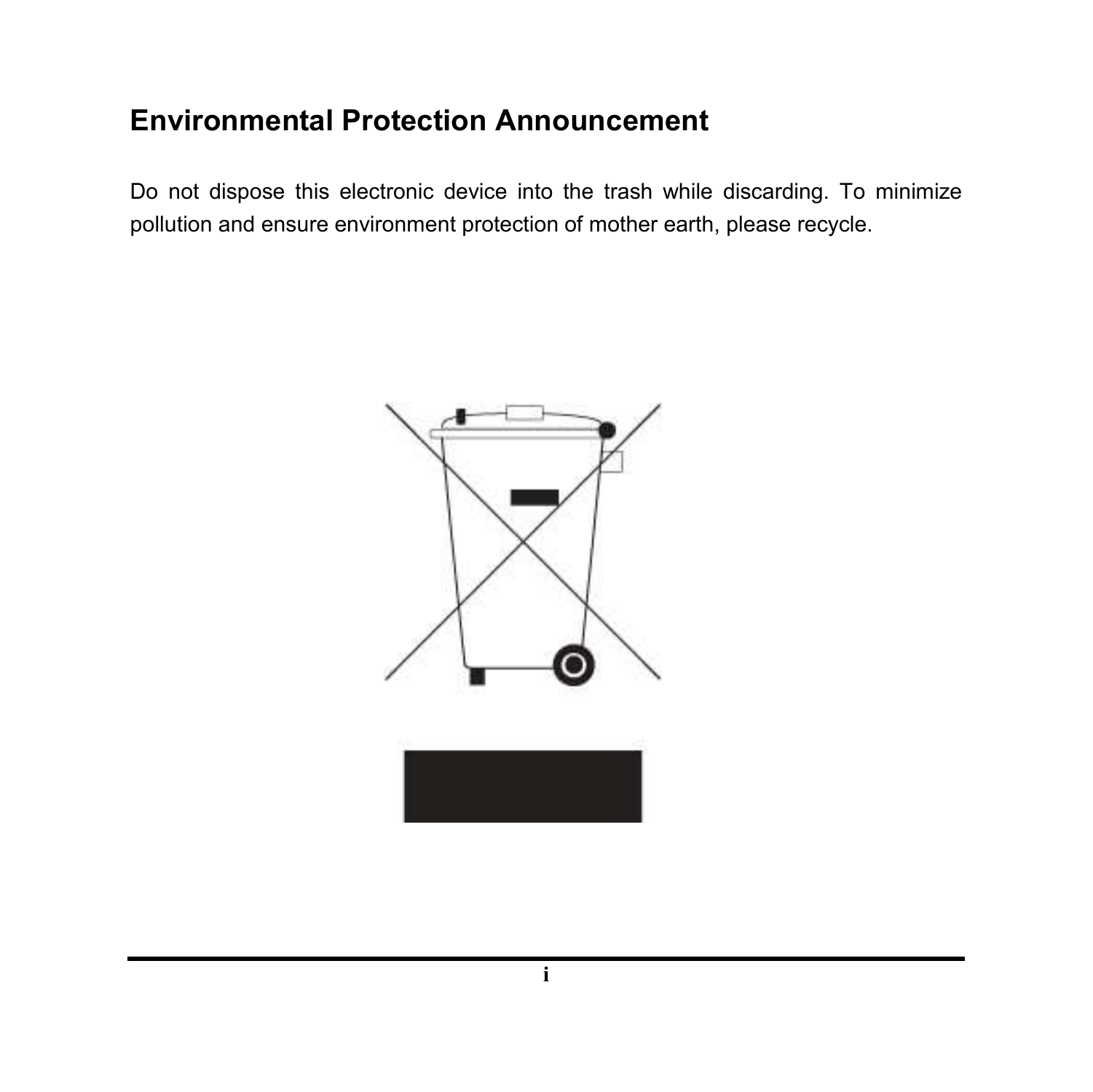# **TABLE OF CONTENT**

|         | <b>CHAPTER 1 INTRODUCTION OF THE MOTHERBOARD</b> |  |
|---------|--------------------------------------------------|--|
| $1 - 1$ |                                                  |  |
|         |                                                  |  |
| $1 - 3$ |                                                  |  |
|         | <b>CHAPTER 2 HARDWARE INSTALLATION</b>           |  |
| $2 - 1$ |                                                  |  |
|         |                                                  |  |
|         | $2 - 2 - 1$                                      |  |
|         | $2 - 2 - 2$                                      |  |
|         | <b>CHAPTER 3 INTRODUCING BIOS</b>                |  |
| $3 - 1$ |                                                  |  |
| $3 - 2$ |                                                  |  |
| $3 - 3$ |                                                  |  |
| $3 - 4$ |                                                  |  |
| $3 - 5$ |                                                  |  |
| $3 - 6$ |                                                  |  |
| $3 - 7$ |                                                  |  |
| $3 - 8$ |                                                  |  |
| $3-9$   |                                                  |  |
|         |                                                  |  |
|         |                                                  |  |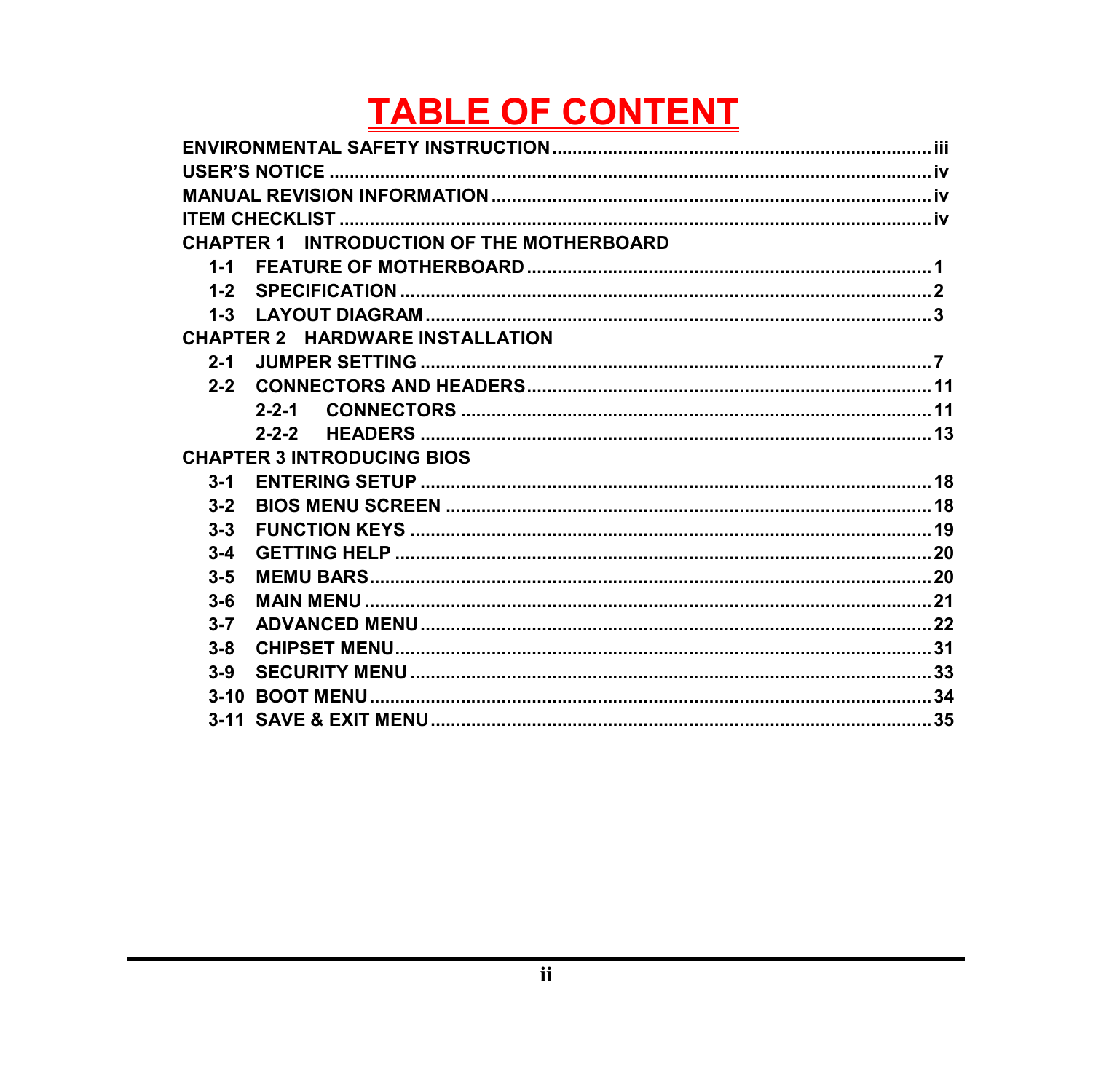

- Avoid the dusty, humidity and temperature extremes. Do not place the product in any area where it may become wet.
- 0 to 60 centigrade is the suitable temperature. (The figure comes from the request of the main chipset)
- Generally speaking, dramatic changes in temperature may lead to contact malfunction and crackles due to constant thermal expansion and contraction from the welding spots' that connect components and PCB. Computer should go through an adaptive phase before it boots when it is moved from a cold environment to a warmer one to avoid condensation phenomenon. These water drops attached on PCB or the surface of the components can bring about phenomena as minor as computer instability resulted from corrosion and oxidation from components and PCB or as major as short circuit that can burn the components. Suggest starting the computer until the temperature goes up.
- The increasing temperature of the capacitor may decrease the life of computer. Using the close case may decrease the life of other device because the higher temperature in the inner of the case.
- Attention to the heat sink when you over-clocking. The higher temperature may decrease the life of the device and burned the capacitor.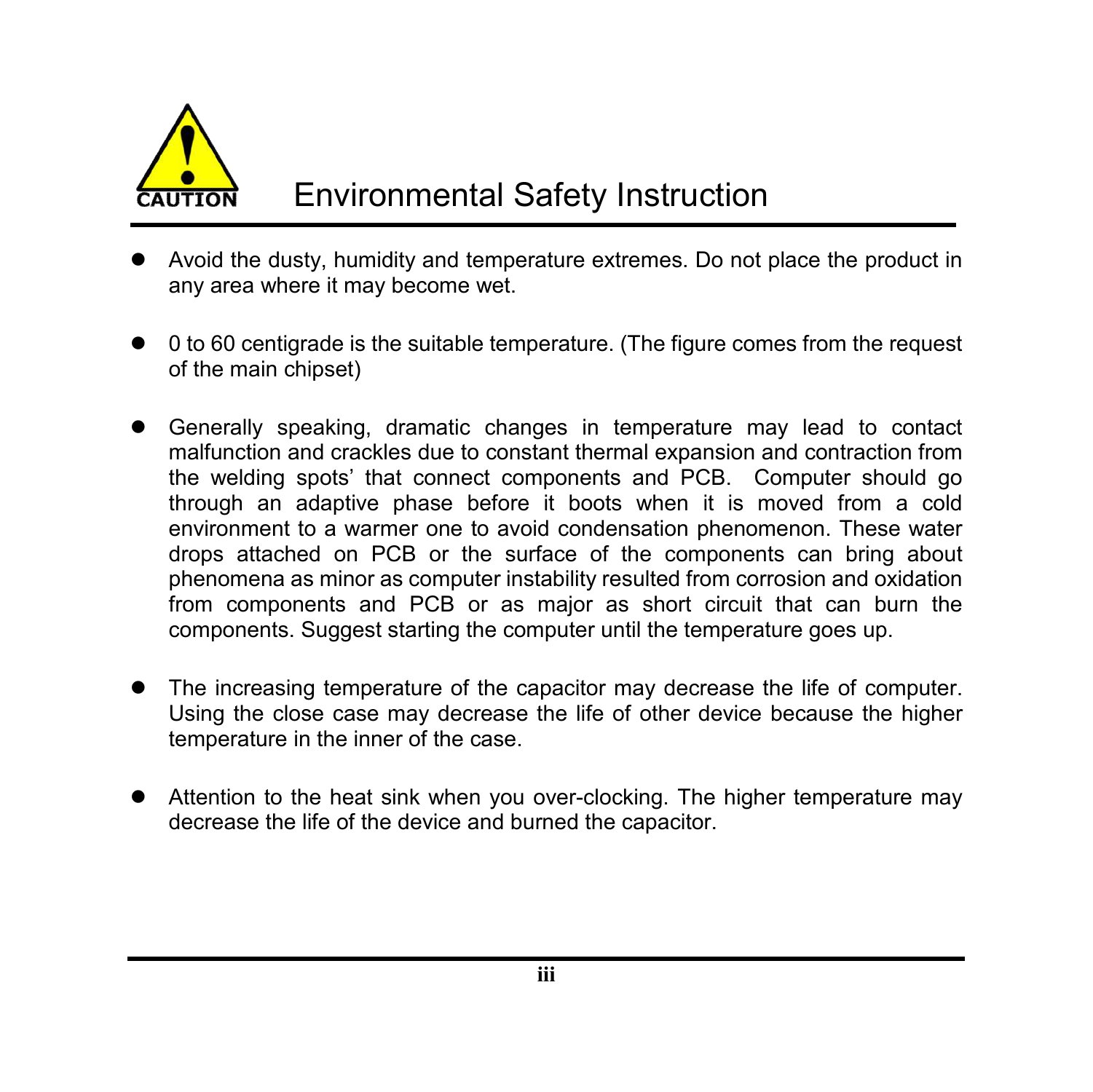### **USER'S NOTICE**

**COPYRIGHT OF THIS MANUAL BELONGS TO THE MANUFACTURER. NO PART OF THIS MANUAL, INCLUDING THE PRODUCTS AND SOFTWARE DESCRIBED IN IT MAY BE REPRODUCED, TRANSMITTED OR TRANSLATED INTO ANY LANGUAGE IN ANY FORM OR BY ANY MEANS WITHOUT WRITTEN PERMISSION OF THE MANUFACTURER.**

**THIS MANUAL CONTAINS ALL INFORMATION REQUIRED TO USE THIS MOTHER-BOARD SERIES AND WE DO ASSURE THIS MANUAL MEETS USER'S REQUIREMENT BUT WILL CHANGE, CORRECT ANY TIME WITHOUT NOTICE. MANUFACTURER PROVIDES THIS MANUAL "AS IS" WITHOUT WARRANTY OF ANY KIND, AND WILL NOT BE LIABLE FOR ANY INDIRECT, SPECIAL, INCIDENTAL OR CONSEQUENTIAL DAMAGES (INCLUDING DAMAGES FOR LOSS OF PROFIT, LOSS OF BUSINESS, LOSS OF USE OF DATA, INTERRUPTION OF BUSINESS AND THE LIKE).**

**PRODUCTS AND CORPORATE NAMES APPEARING IN THIS MANUAL MAY OR MAY NOT BE REGISTERED TRADEMARKS OR COPYRIGHTS OF THEIR RESPECTIVE COMPANIES, AND THEY ARE USED ONLY FOR IDENTIFICATION OR EXPLANATION AND TO THE OWNER'S BENEFIT, WITHOUT INTENT TO INFRINGE.**

#### **Manual Revision Information**

| <b>Reversion</b> | <b>Revision History</b> | Date           |
|------------------|-------------------------|----------------|
| 1.0              | <b>First Edition</b>    | March 27, 2015 |

#### **Item Checklist**

- $\nabla$  Motherboard
- $\overline{M}$  Motherboard User's Manual<br> $\overline{M}$  DVD for motherboard utilities
- DVD for motherboard utilities
- $\overline{\bigtriangledown}$  Cable(s)<br> $\overline{\bigtriangledown}$  I/O Back
- I/O Back panel shield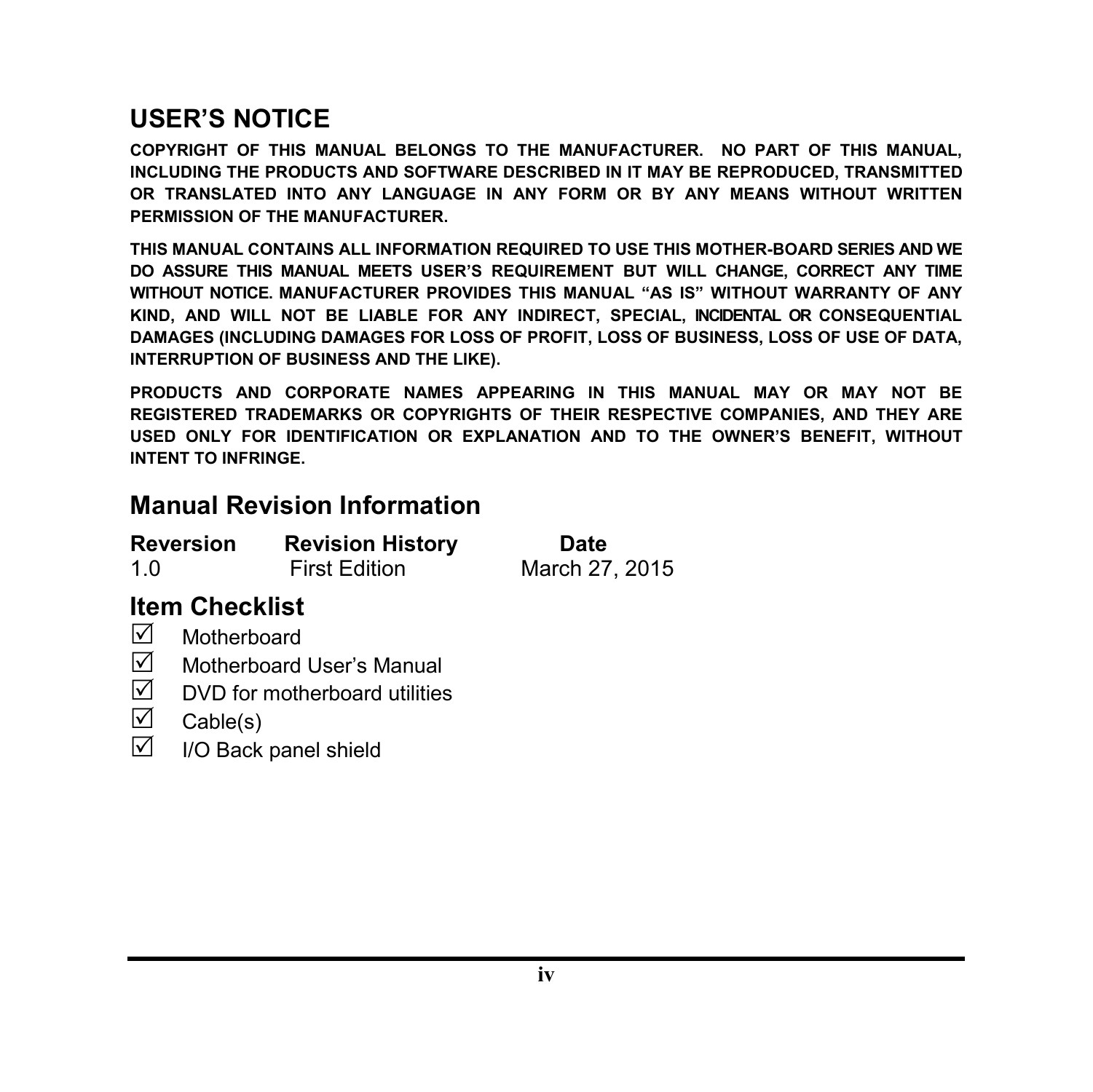# **Chapter 1**

# **Introduction of the Motherboard**

## **1-1 Feature of Motherboard**

- Onboard Intel® Bay Trail Series Processor, with low power consumption never denies high performance
- Support 2\* DDR3L 1066/1333 MHz SO-DIMM, up to 8GB
- Support 1\*full-size Mini-PCIE connector
- Support 1<sup>\*</sup>m-SATA connector
- Support 2 \* SATAII port
- Support 4 \* RJ45 LAN port
- Support USB 3.0 data transport demand
- Support CPU Over-Temperature protection
- Support CPU Over-Current/Under Voltage protection
- Support DRAM Over-Current/Under Voltage protection
- Supports ACPI S3 Function
- Compliance with EuP Standard
- Support CPU Smart FAN
- Support Watchdog Technology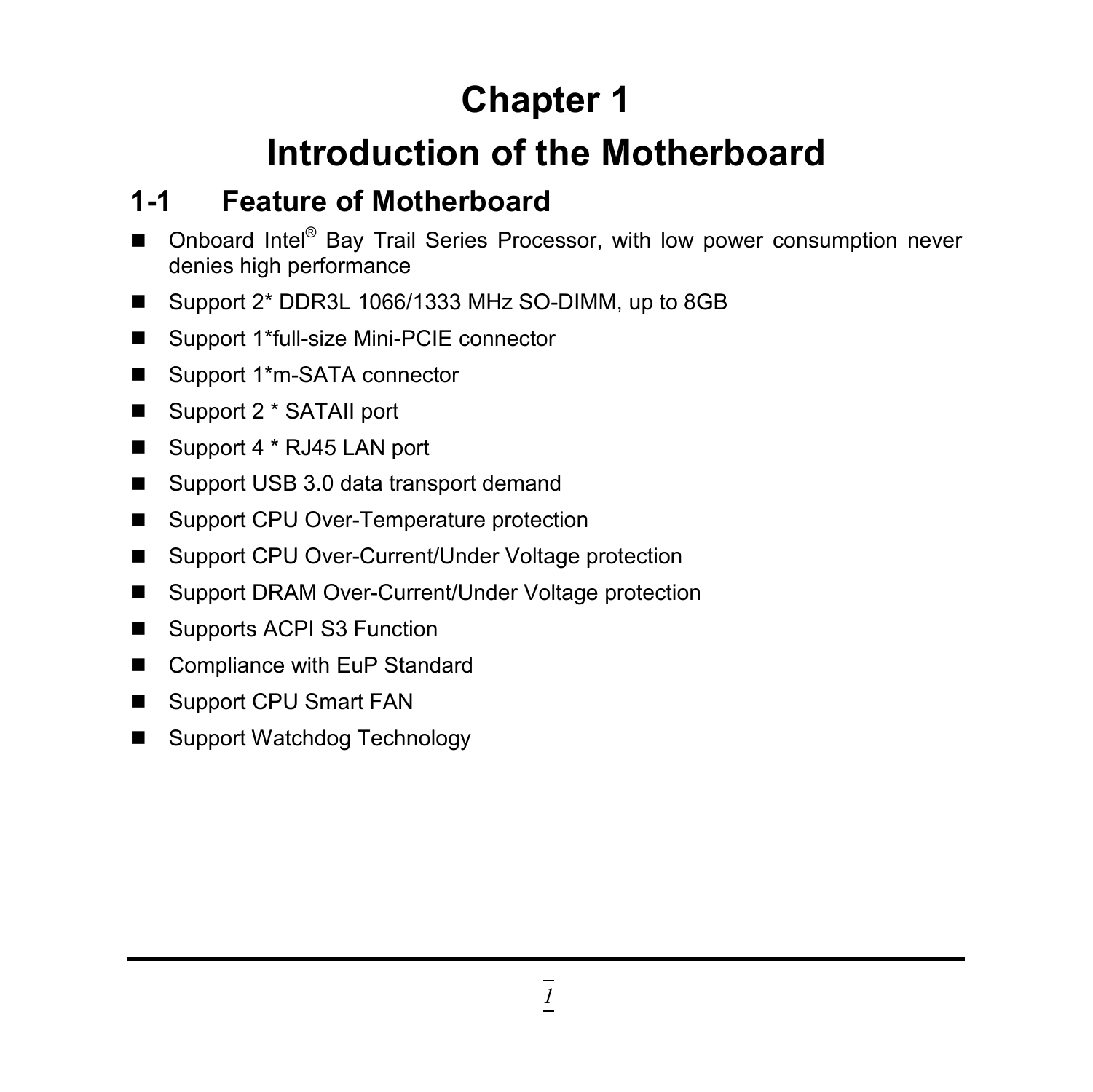## **1-2 Specification**

| <b>Spec</b>           | <b>Description</b>                                                                                                                                                                                                                                                                                                                                                                                            |  |
|-----------------------|---------------------------------------------------------------------------------------------------------------------------------------------------------------------------------------------------------------------------------------------------------------------------------------------------------------------------------------------------------------------------------------------------------------|--|
| <b>Design</b>         | Mini-ITX form factor; PCB size: 17.0x17.0cm<br>$\bullet$                                                                                                                                                                                                                                                                                                                                                      |  |
| <b>Embedded CPU</b>   | Integrated with Intel® Bay Trail-D/M/I series CPU<br>$\bullet$                                                                                                                                                                                                                                                                                                                                                |  |
| <b>Memory Socket</b>  | 2*DDR3LSODIMM Slot for un-buffered dual channel DDR3L<br>$\bullet$<br>1066/1333 MHz SDRAM, expandable to 8GB in total<br>Dual channel function supported<br>$\bullet$                                                                                                                                                                                                                                         |  |
| <b>Expansion Slot</b> | 1* Full-size Mini-PCIE slot (MPE)<br>$\bullet$<br>1* PCIE x1 slot (PCIE1)<br>$\bullet$<br>1* PCIE x1 slot by sideway(PCIE2)<br>$\bullet$                                                                                                                                                                                                                                                                      |  |
| <b>LAN Chip</b>       | Integrated with 4 Intel I211AT PCI-E Gigabit LAN chips<br>$\bullet$<br>Support Fast Ethernet LAN function of providing<br>$\bullet$<br>10/100/1000Mbps Ethernet data transfer rate                                                                                                                                                                                                                            |  |
| <b>Storage</b>        | 2* SATAII port (SATA1/2)<br>$\bullet$<br>1* Full-size mSATA slot (MSATA: shares with SATA2)                                                                                                                                                                                                                                                                                                                   |  |
| <b>BIOS</b>           | AMI 64MB Flash ROM<br>$\bullet$                                                                                                                                                                                                                                                                                                                                                                               |  |
| Rear I/O              | 1* 12V system DC Jack power-in connector<br>1* COM1 serial port<br>1* USB 3.0 port<br>1* USB 2.0 port<br>4* RJ-45 LAN port<br>●                                                                                                                                                                                                                                                                               |  |
| Internal I/O          | 1* 2-pin DC 12V internal power connector<br>$\bullet$<br>1* SATA Power connector<br>●<br>1* CPU FAN connector & 2* SYSFAN connector<br>●<br>1* Front panel header<br>1* Power LED & speaker header<br>1* Serial port header<br>2* USB 2.0 header (Expansible to 4* USB 2.0 ports)<br>1* SMBUS header<br>1* GPIO CON header<br>1* VGA port header<br>1* PS/2 keyboard & mouse header<br>1* 8-pin LANLED header |  |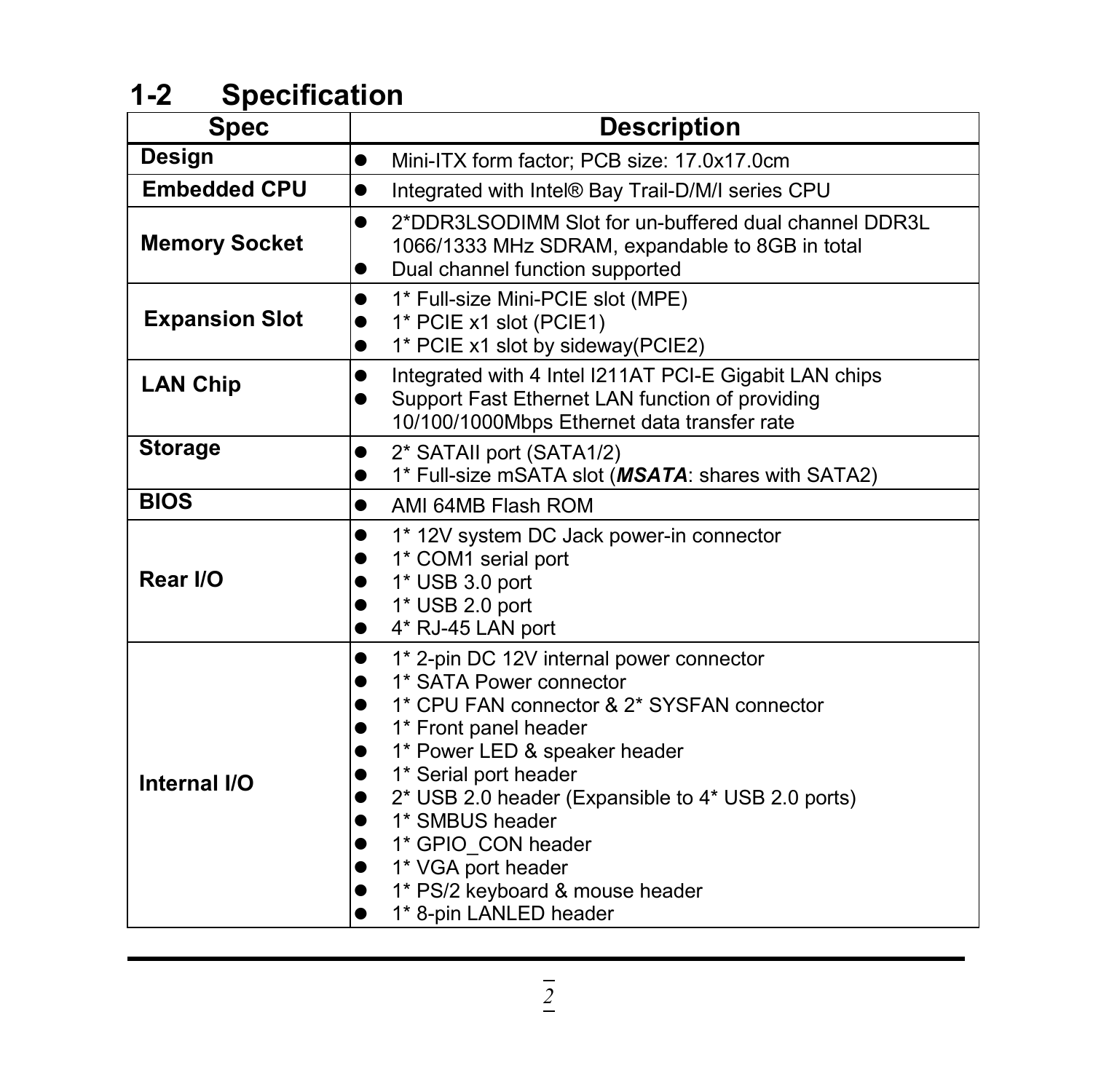### **1-3 Layout Diagram**

### *Rear IO Diagram*



| <b>Icon</b> | <b>Name</b>                               | <b>Function</b>                                                                                                                                    |
|-------------|-------------------------------------------|----------------------------------------------------------------------------------------------------------------------------------------------------|
|             | <b>DC12V Power-in</b><br><b>Connector</b> | For user to connect compatible<br>power<br>adapter to provide power supply for the<br>system.                                                      |
| $\circ$     | <b>COM1 Port</b>                          | Mainly for user to connect external MODEM<br>other<br>devices that<br>supports<br>or<br>Serial Communications Interface.                           |
|             | USB 2.0 Port                              | To connect USB keyboard, mouse or other<br>devices compatible with USB specification.                                                              |
|             | <b>USB 3.0 Port</b>                       | To connect USB keyboard, mouse or other<br>devices compatible with USB specification.<br>USB 3.0 ports supports up to 5Gbps data<br>transfer rate. |
|             | <b>RJ-45 LAN Port</b>                     | This connector is standard RJ-45 LAN jack<br>for Network connection.                                                                               |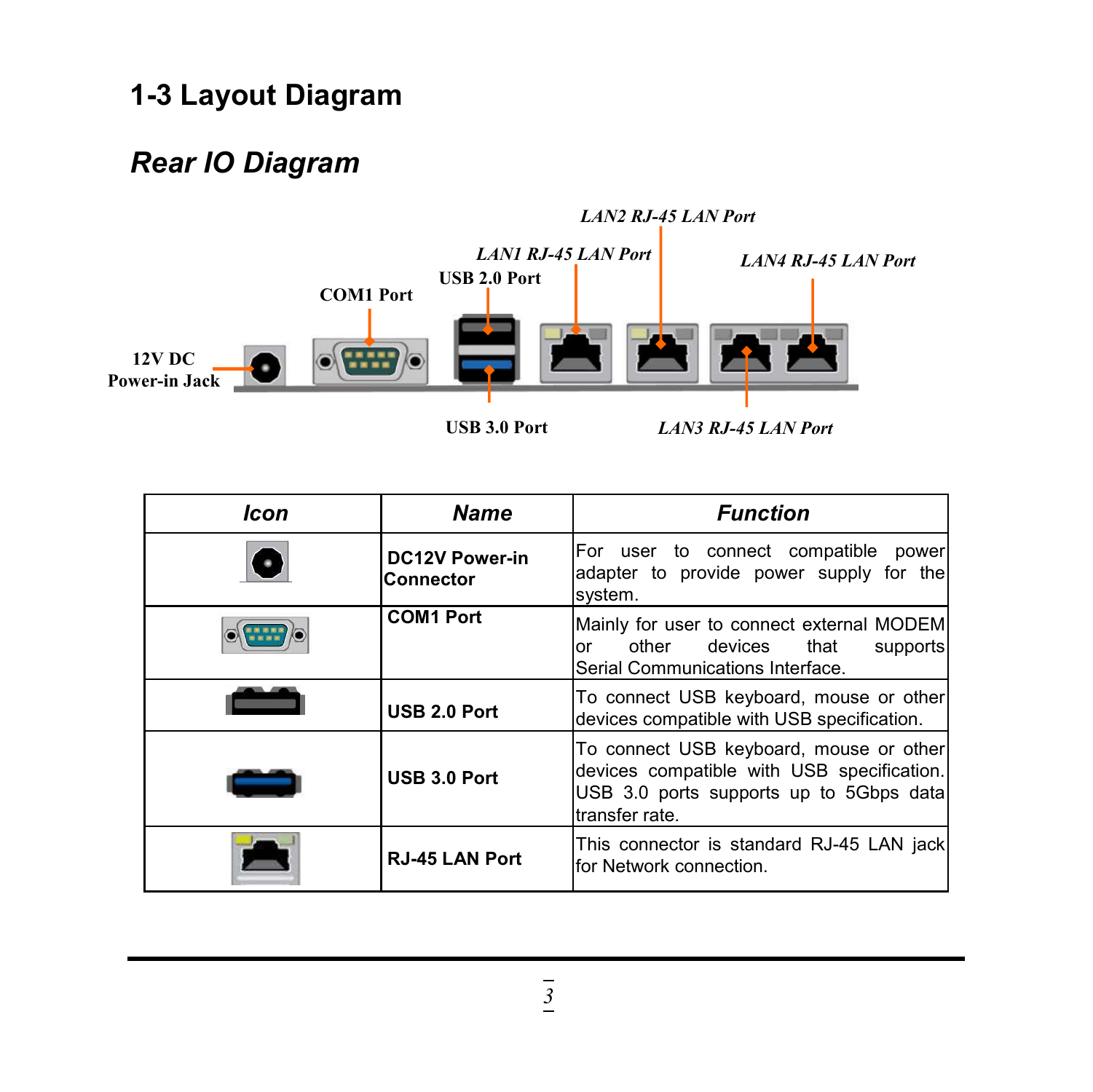### *Motherboard Internal Diagram*



*Note: 1. SODIMM1 must be used for single DIMM use case. 2. The module should be DDR3L 1.35V SODIMM and not exceeding 8GB total capacity. 3. MSATA slot shares function with SATA2 port; i.e. only one can function at a time.*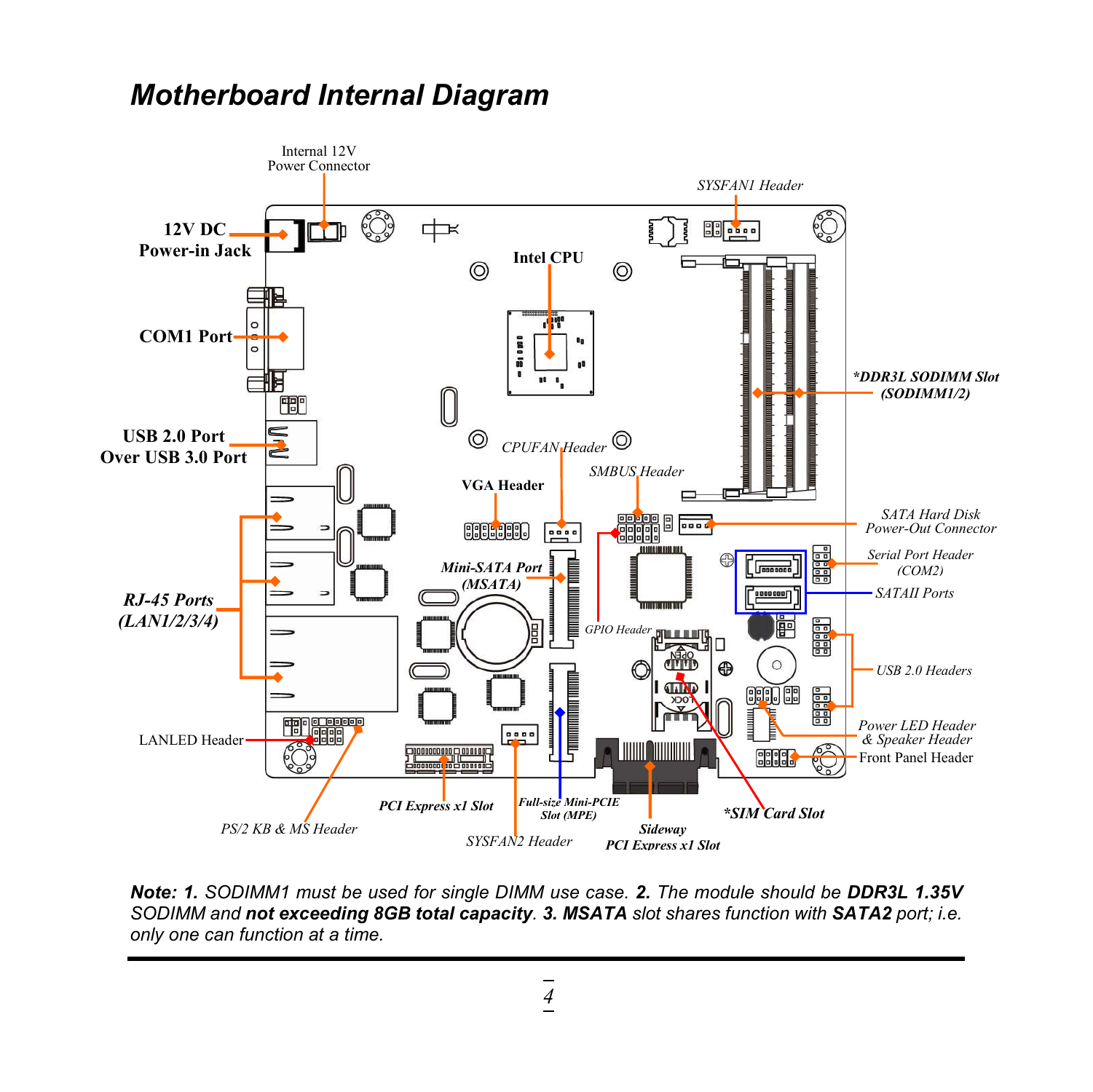#### *Motherboard Jumper Position*



#### *\*JP2 (Optional for NF9HB series)*

*Note: This manual serves as a common manual for NF9HB & NF9HG series Their main differences are listed as below:*

| <b>Model</b> | JP2(Jumper) | <b>Bypass LAN (on LAN3/LAN4)</b> |
|--------------|-------------|----------------------------------|
| NF9HB        |             | Support                          |
| <b>NF9HG</b> |             | Not support                      |

*The pictures for illustration examples are mostly taken from the above layout diagram for NF9HB, unless otherwise stated. Please refer to your actual product for specification reference.*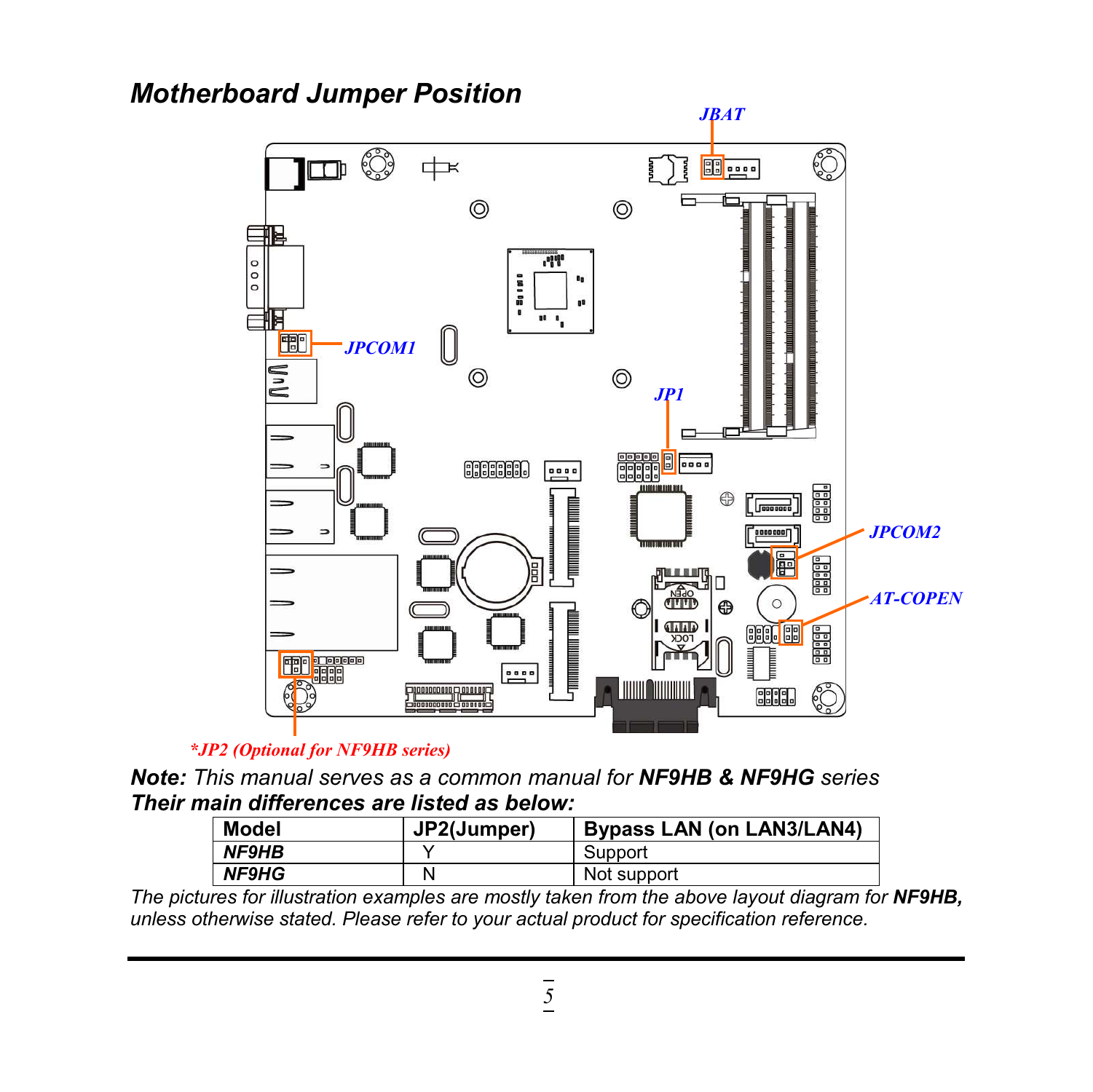#### *Jumper*

| Jumper          | <b>Name</b>                                                                       | <b>Description</b> |
|-----------------|-----------------------------------------------------------------------------------|--------------------|
| <b>JBAT</b>     | Pin 1-2: CMOS RAM Clear Function Setting<br>Pin 3-4: Clear ME Function Setting    | 4-Pin Block        |
| AT COPEN        | Pin 1-2: ATX Mode & AT Mode Select<br>Pin 3-4: Case Open Message Display Function | 4-Pin Block        |
| JP <sub>1</sub> | ME Security Measure Function Select                                               | 2-Pin Block        |
| *JP2(for NF9HB) | <b>Bypass LAN Control Setting</b>                                                 | 4-pin Block        |
| JPCOM1          | <b>COM1 Port Pin9 Function Select</b>                                             | 4-pin Block        |
| JPCOM2          | <b>COM2 Header Pin9 Function Select</b>                                           | 4-pin Block        |

### *Connectors*

| <b>Connector</b> | <b>Name</b>                              |  |
|------------------|------------------------------------------|--|
| <b>DCIN</b>      | DC 12V Power - in Connector              |  |
| ATX2P            | 2-Pin Internal DC 12V Power-in Connector |  |
| <b>SATAPW</b>    | <b>SATA Power out Connector</b>          |  |
| SATA1/SATA2      | <b>SATAII Port Connector X2</b>          |  |
| COM <sub>1</sub> | Serial Port COM Connector                |  |
| <b>USB</b>       | Top: USB 2.0 Port Connector              |  |
|                  | <b>Bottom: USB 3.0 Port Connector</b>    |  |
| LAN1/2/3/4       | RJ-45 LAN Connector X4                   |  |
| CPUFAN/SYSFAN1/2 | <b>FAN Connector X3</b>                  |  |

### *Headers*

| <b>Header</b>    | <b>Name</b>                                | <b>Description</b> |
|------------------|--------------------------------------------|--------------------|
| JW FP            | Front Panel Header(PWR LED/ HD 9-pin Block |                    |
|                  | LED /Power Button /Reset)                  |                    |
| SPK-LED          | Power LED & Speaker Header                 | 7-pin Block        |
| FP USB1/2        | USB 2.0 Header X2                          | 9-pin Block        |
| COM <sub>2</sub> | <b>Serial Port Header</b>                  | 9-pin Block        |
| <b>SMBUS</b>     | <b>SMBUS Header</b>                        | 5-pin Block        |
| <b>GPIO CON</b>  | <b>GPIO Header</b>                         | 10-pin Block       |
| <b>PS2KBMS</b>   | PS/2 Keyboard & Mouse Header               | 6-pin Block        |
| LAN LED          | <b>LANLED Header</b>                       | 8-pin Block        |
| <b>FP VGA</b>    | <b>VGA Header</b>                          | 15-pin Block       |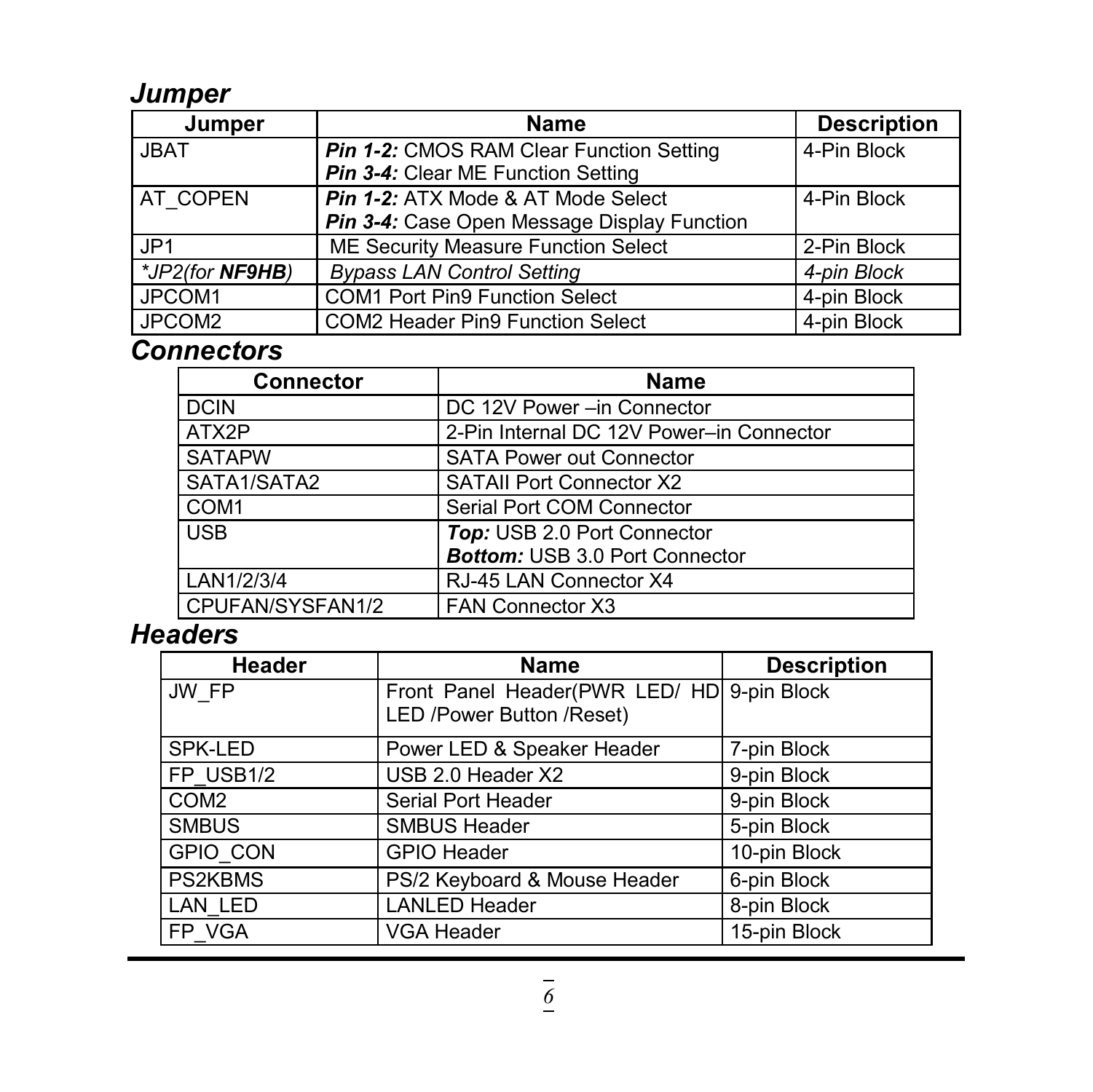# **Chapter 2 Hardware Installation**

### **2-1 Jumper Setting**





*JBAT (Pin 1&2)*→*Clear CMOS*



**1-2 Open: Normal(Default);**



**1-2 Close: Clear CMOS(One Touch).**

# *Pin* 3 & 4 of JBAT (4-pin): Clear ME Function Setting<br>
<del>DIC ∴</del> DIC ∴ ©



*JBAT (Pin 3&4)*→*Clear ME*



**3-4 Open: Normal(Default);**



**3-4 Close: Clear ME.**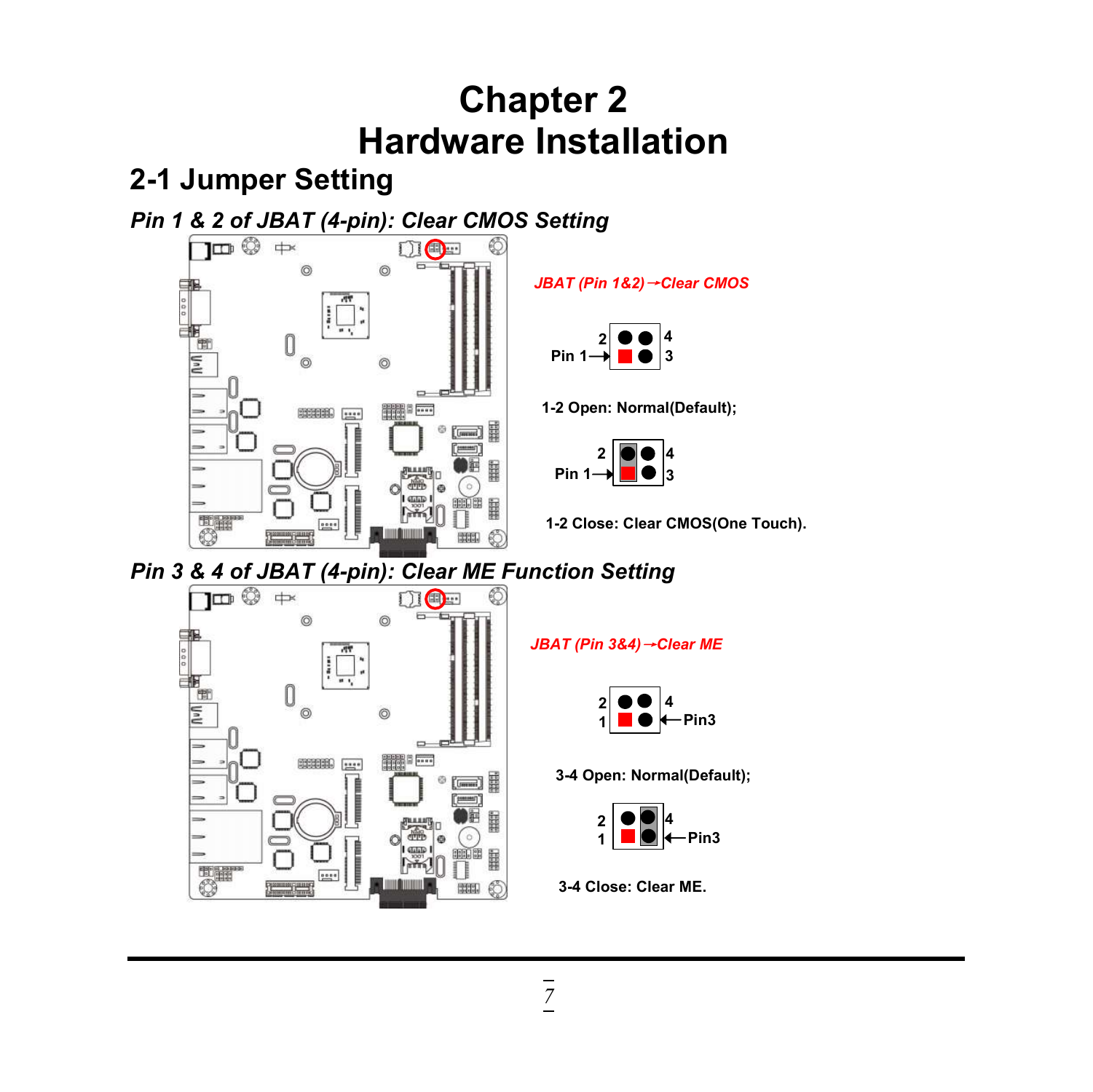

*\*ATX Mode Selected: Press power button to power on after power input ready; AT Mode Selected: Directly power on as power input ready.*

*Pin 3 & 4 of AT\_COPEN (4-pin): Case Open Message Display Function Select*



*AT\_COPEN(Pin 3&4)*→*Case Open Function Select*



**3-4 Open: Normal(Default);**



**3-4 Close: Case Open Function Selected (One Touch).**

**Pin 3-4 Close**: *When Case open function pin short to GND, the Case open function was detected. When Used, needs to enter BIOS and enable 'Case Open Detect' function. In this case if your case is removed, next time when you restart your computer, a message will be displayed on screen to inform you of this.*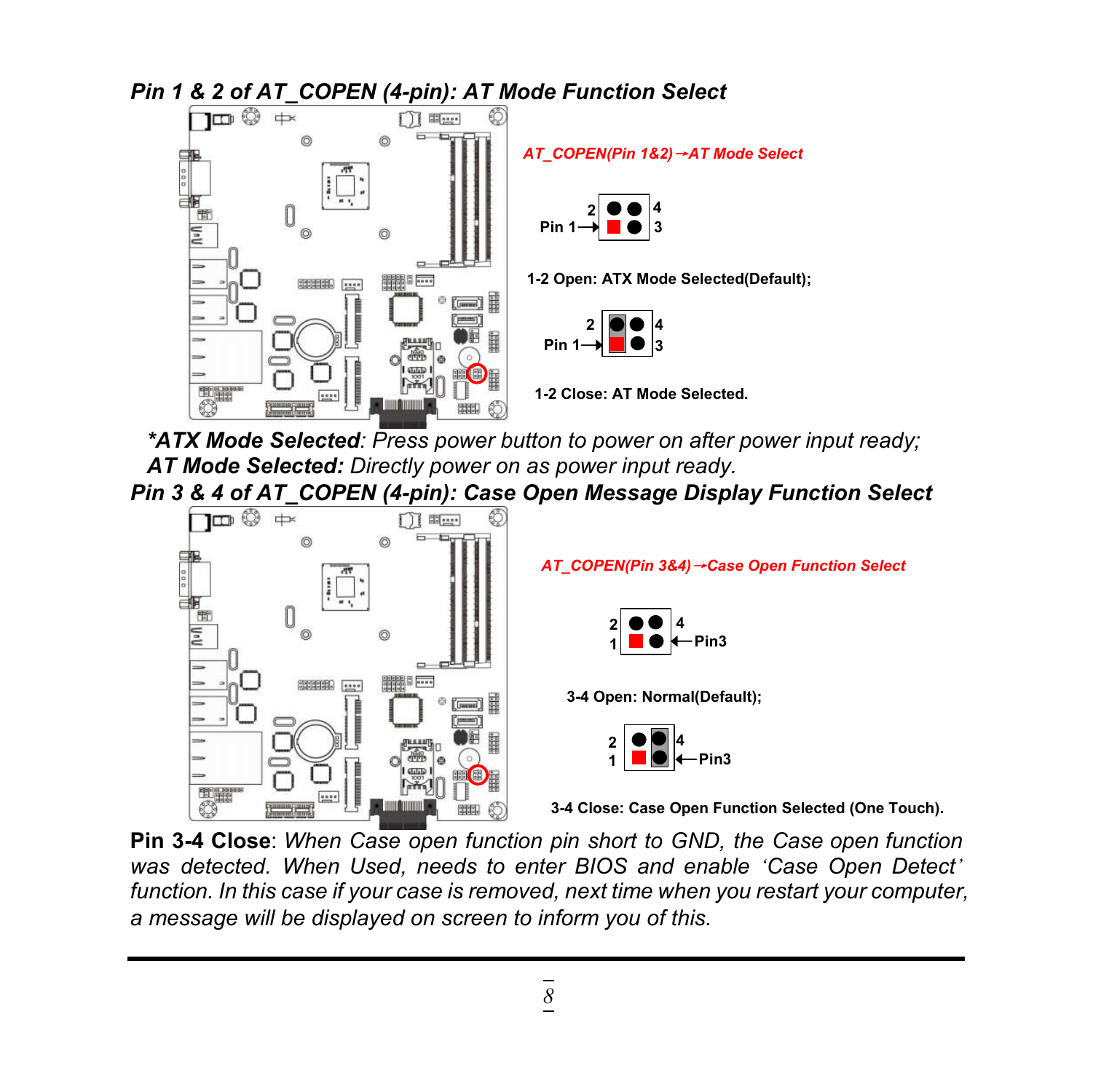

*\*Note: JP2 is only optional for model NF9HB series, which supports Bypass LAN function(LAN3/4).*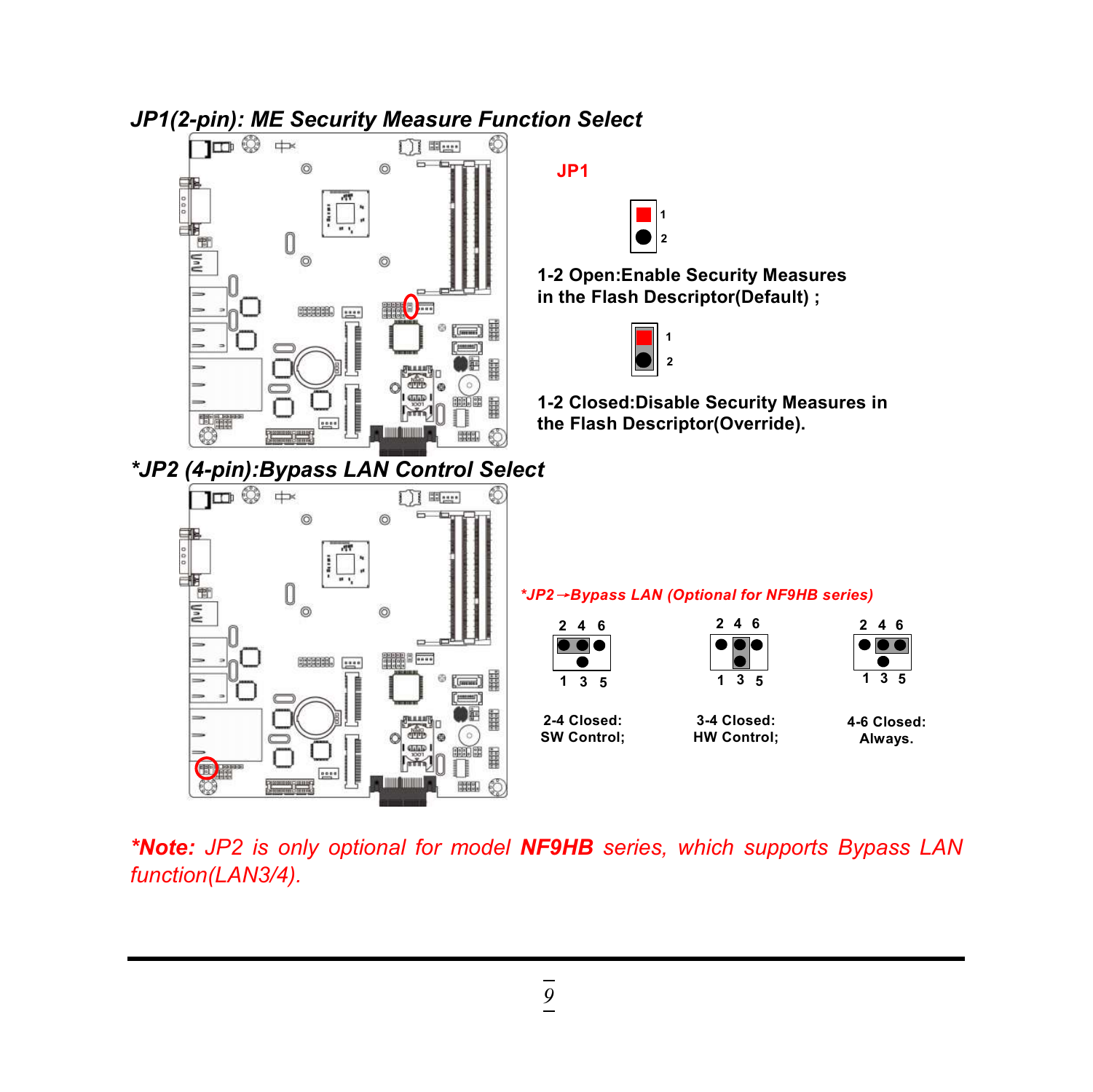



#### *JPCOM1*→*COM1 Port*



**3-4 Closed: RI= +5V;**



#### **4-6 Closed: RI= +12V.**

# *JPCOM2 (4-pin): COM2 Header Pin9 Function Select*



開印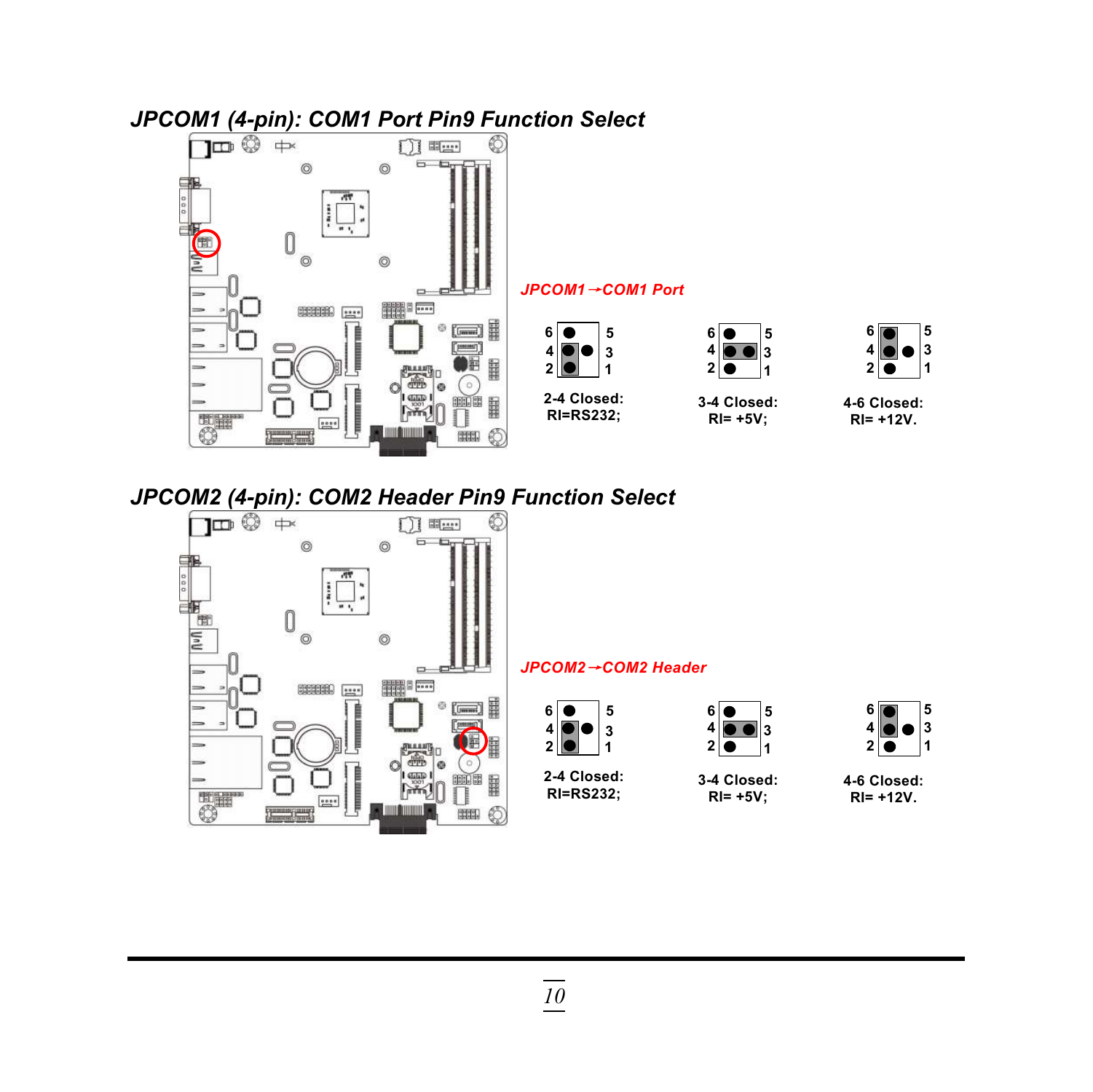#### **2-2 Connectors and Headers 2-2-1 Connectors**

**(1) Rear I/O Connectors**



**Warning!** The board has a DC 12V power connector (DCIN) in I/O back panel and an internal ATX12V (ATX2P) power connector. User can only connect one type of compatible power supply to one of them to power the system.

#### **(2) ATX2P (2-pin Block): DC 12V Power-in Connector**



| Pin1 |  |
|------|--|

| Pin. | ∣ Definition |
|------|--------------|
|      | GND          |
|      | $+12V$ DC IN |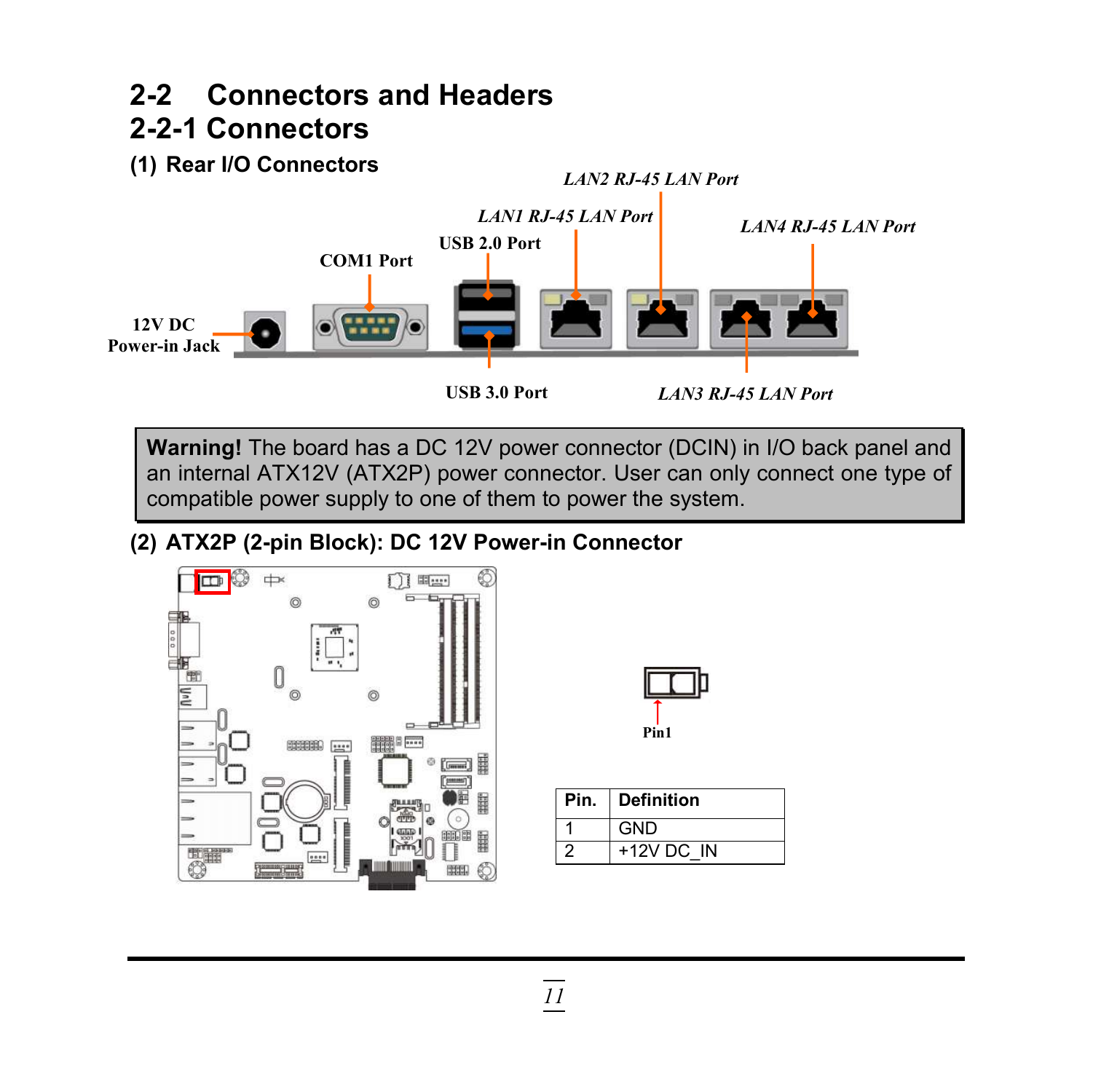#### **(3) SATA1/SATA2(7-pin): SATA II Port Connector**

These connectors are high-speed SATAII ports that support 3 GB/s transfer rate.



- *\* Note: SATA2 shares with MSATA(Mini-SATA slot).*
- **(4) SATAPW(4-pin): SATA Power Out Connector**



**+12V G N D**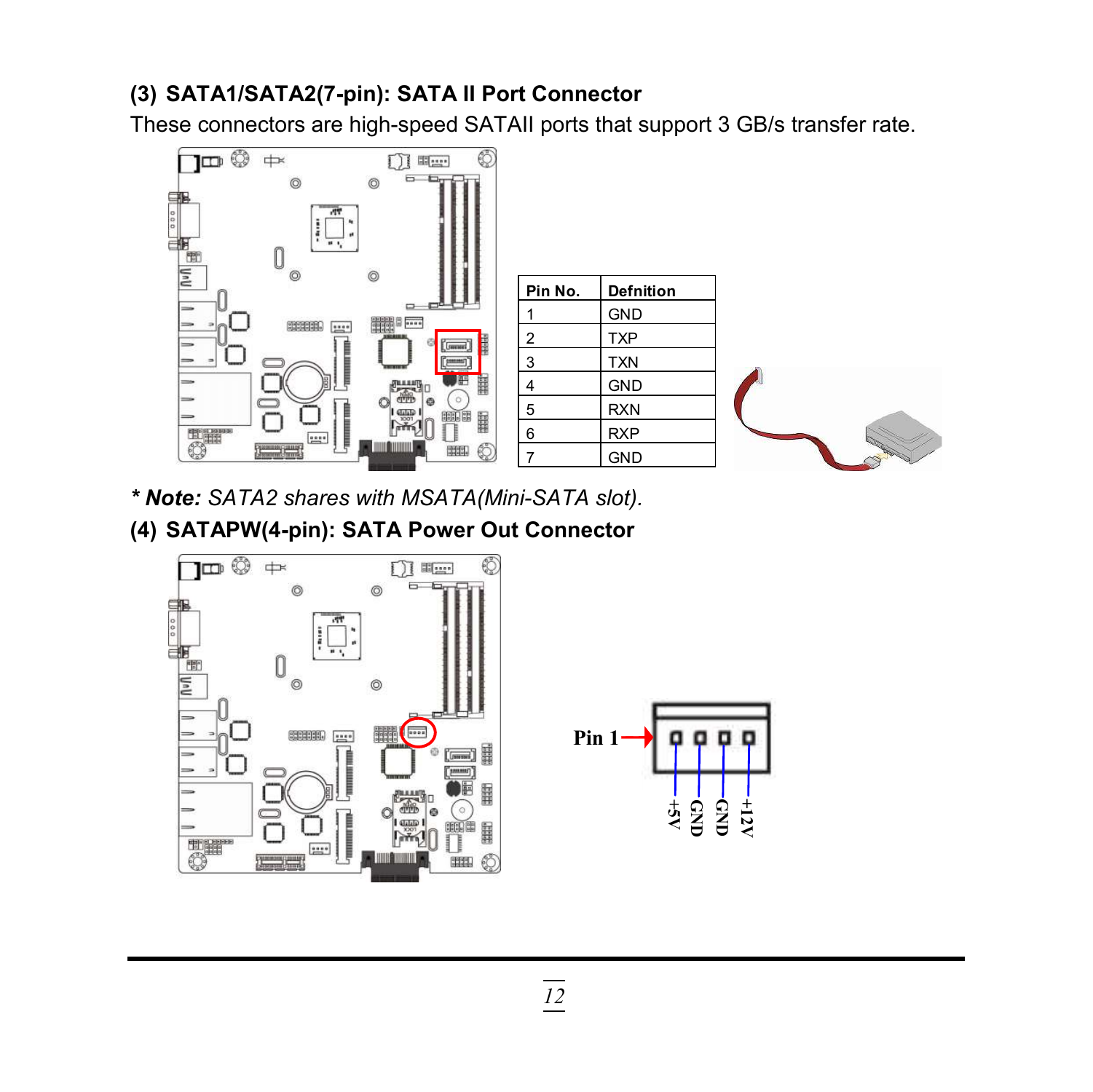**(5) CPUFAN/SYSFAN1/SYSFAN2 (4-pin): Fan Connectors**





#### **CPUFAN/ SYSFAN1/SYSFAN2**

### **2-2-2 Headers**

**(1) JW-FP (9-pin): Front Panel Header**



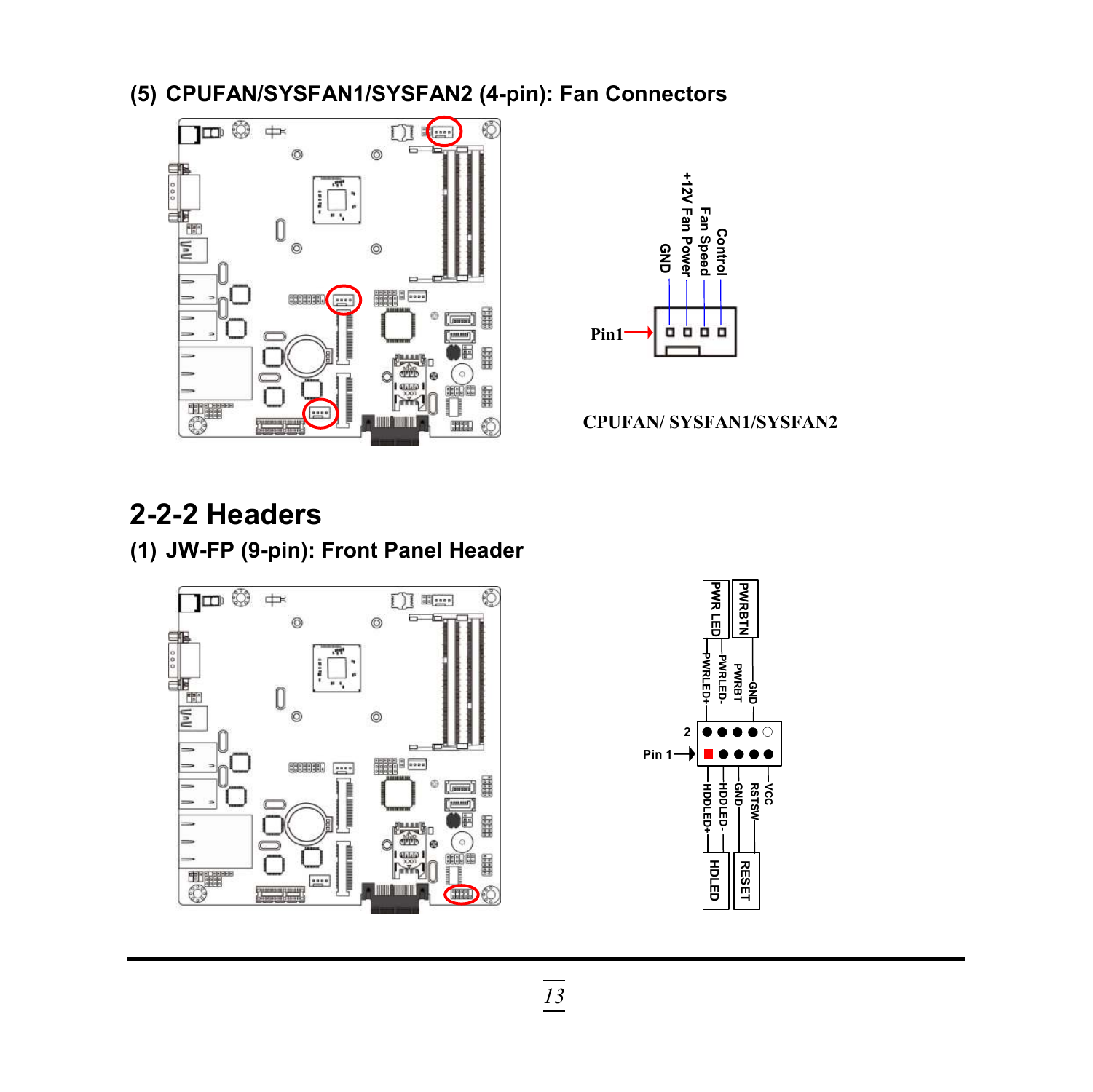**(2) SPK-LED (7-pin): Speaker Header & PWR LED Header**





**(3) FP\_USB1/FP\_USB2 (9-pin): USB 2.0 Port Header**



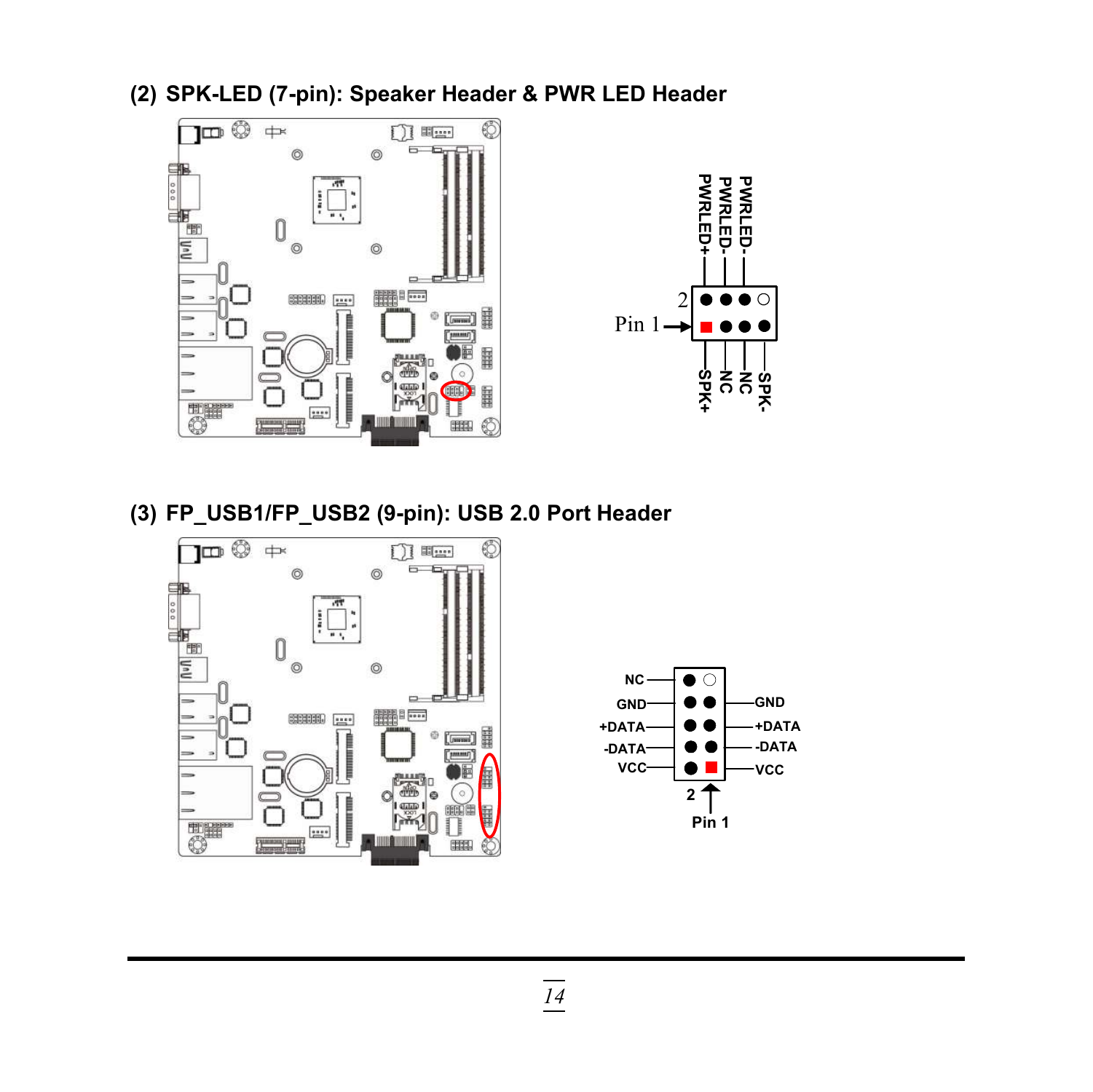**(4) COM2 (9-Pin): Serial Port Header**



**(5) SMBUS (5-Pin): SM BUS Header**





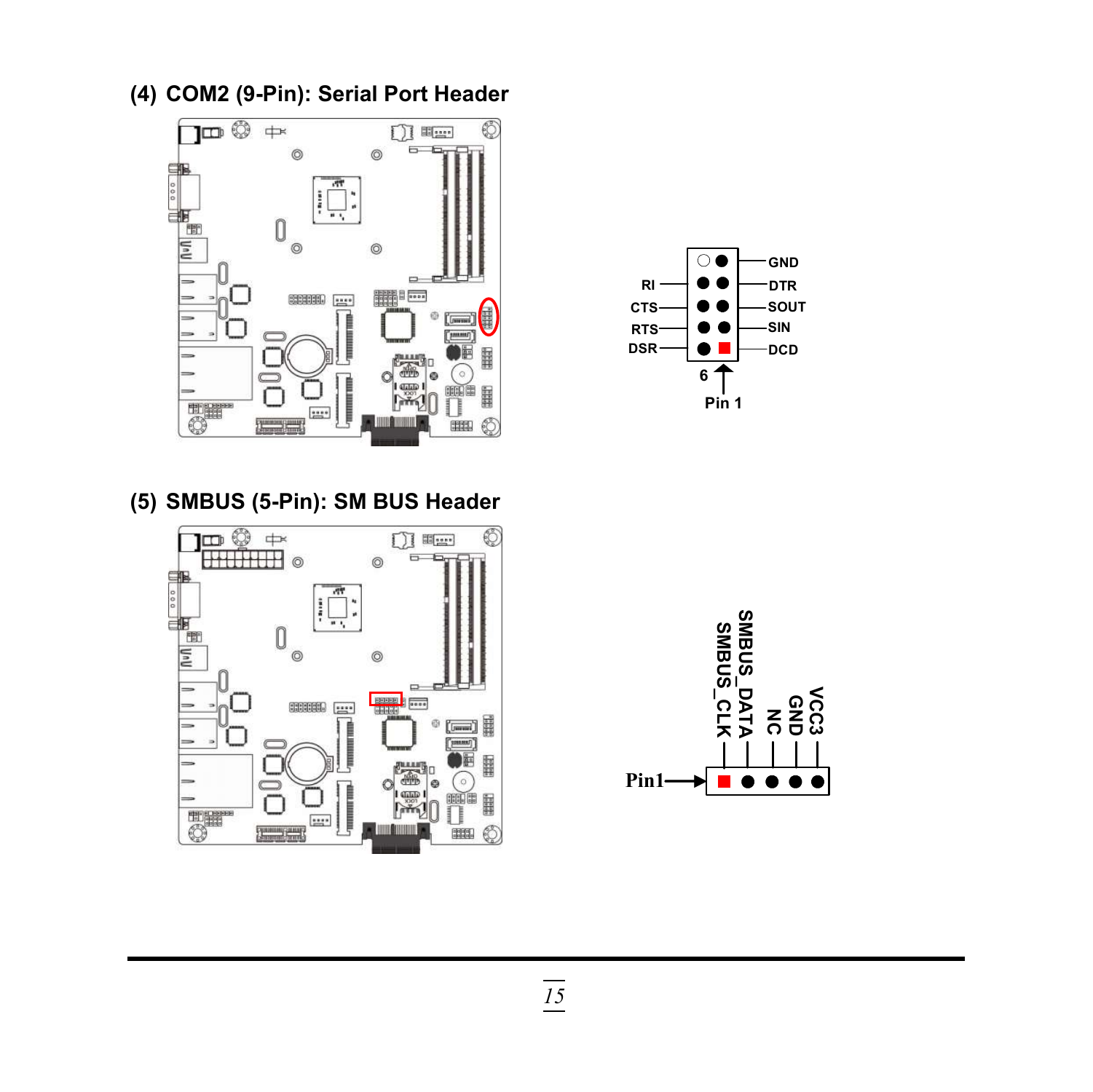**(6) GPIO\_CON (10-pin): GPIO Header**





**(7) PS2KBMS (6-pin): PS/2 Keyboard & Mouse Header**



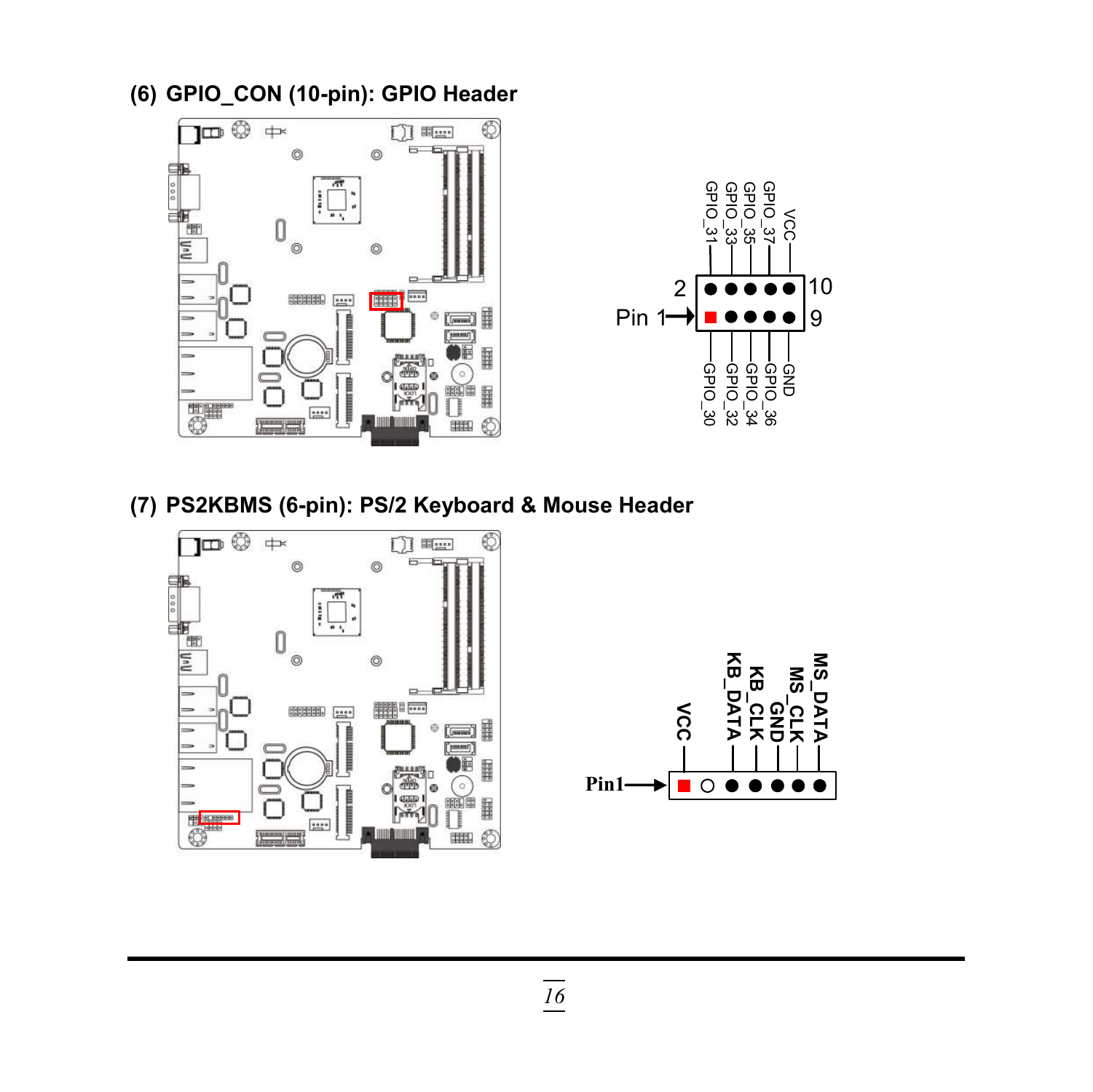**(8) LAN\_LED (8-pin): LANLED Header**









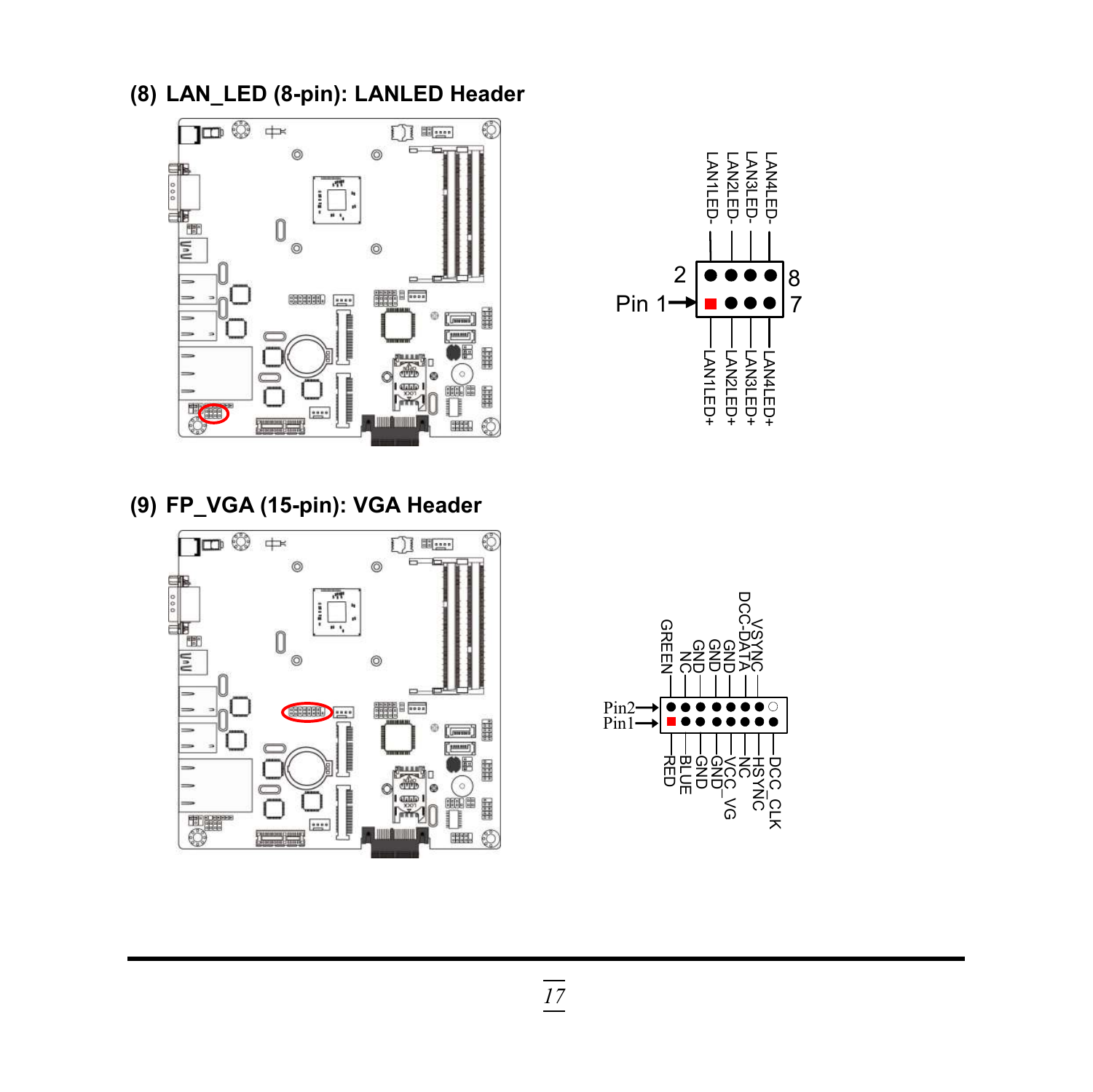# **Chapter 3 Introducing BIOS**

**Notice!** The BIOS options in this manual are for reference only. Different configurations may lead to difference in BIOS screen and BIOS screens in manuals are usually the first BIOS version when the board is released and may be different from your purchased motherboard. Users are welcome to download the latest BIOS version form our official website.

The BIOS is a program located on a Flash Memory on the motherboard. This program is a bridge between motherboard and operating system. When you start the computer, the BIOS program will gain control. The BIOS first operates an auto-diagnostic test called POST (power on self test) for all the necessary hardware, it detects the entire hardware device and configures the parameters of the hardware synchronization. Only when these tasks are completed done it gives up control of the computer to operating system (OS). Since the BIOS is the only channel for hardware and software to communicate, it is the key factor for system stability, and in ensuring that your system performance as its best.

## **3-1 Entering Setup**

Power on the computer and by pressing <Del> immediately allows you to enter Setup. If the message disappears before your respond and you still wish to enter Setup, restart the system to try again by turning it OFF then ON or pressing the "RESET" button on the system case. You may also restart by simultaneously pressing <Ctrl>, <Alt> and <Delete> keys. If you do not press the keys at the correct time and the system does not boot, an error message will be displayed and you will again be asked to

Press **<Del>** to enter Setup; press < **F7**> for Pop Menu.

## **3-2 BIOS Menu Screen**

The following diagram show a general BIOS menu screen: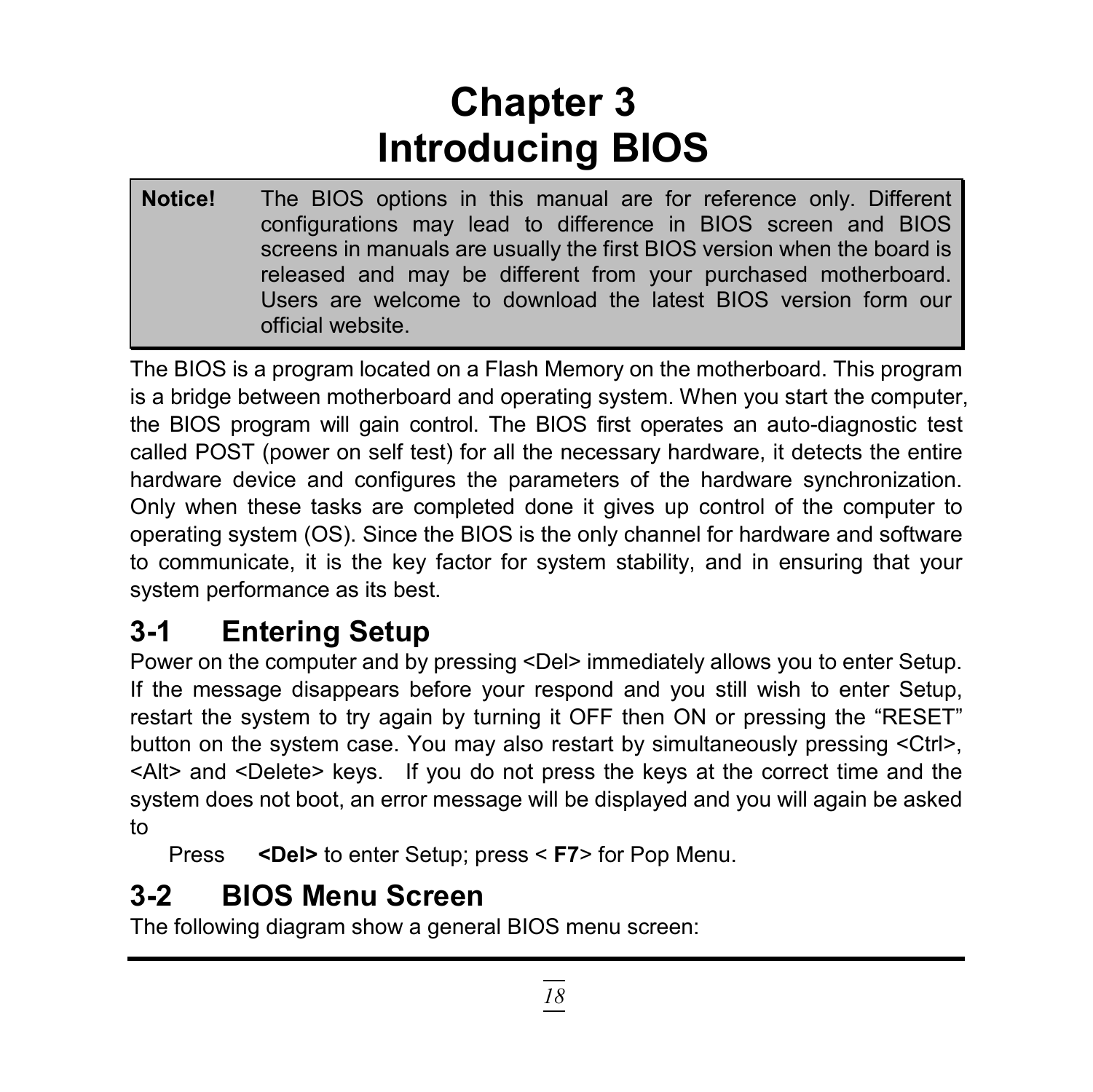

## **3-3 Function Keys**

In the above BIOS Setup main menu of, you can see several options. We will explain these options step by step in the following pages of this chapter, but let us first see a short description of the function keys you may use here:

- $Press \longleftrightarrow$  (left, right) to select screen;
- Press  $\uparrow\downarrow$  (up, down) to choose, in the main menu, the option you want to confirm or to modify.
- Press <**Enter>** to select.
- Press **<+>/<–>** keys when you want to modify the BIOS parameters for the active option.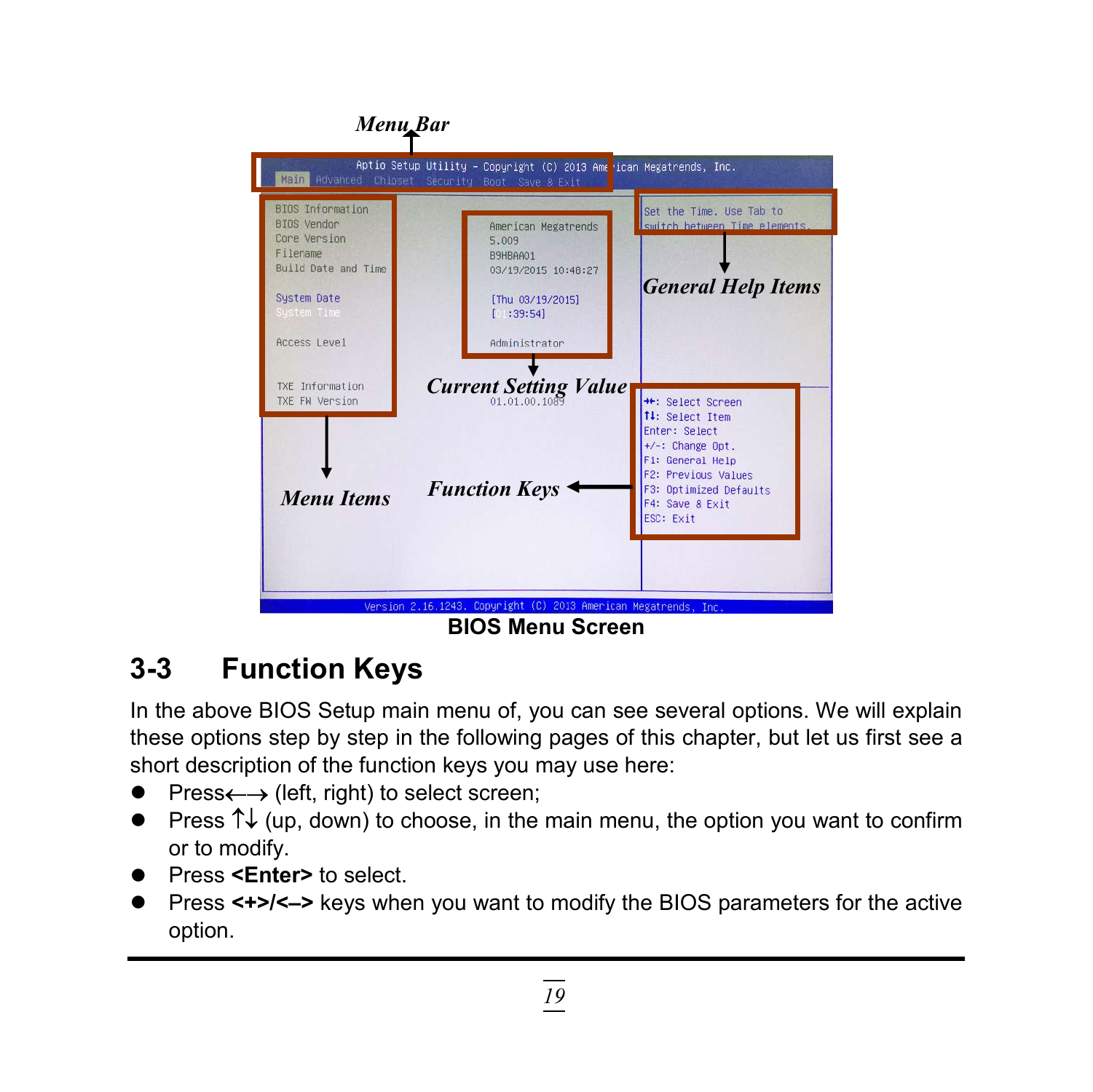- **[F1]:** General help.
- **• [F2]:** Previous value.
- **[F3]:** Optimized defaults.
- **[F4]:** Save & Exit.
- **•** Press <**Esc>** to quit the BIOS Setup.

## **3-4 Getting Help**

#### **Main Menu**

The on-line description of the highlighted setup function is displayed at the top right corner the screen.

#### **Status Page Setup Menu/Option Page Setup Menu**

Press [F1] to pop up a small help window that describes the appropriate keys to use and the possible selections for the highlighted item. To exit the Help Window, press <**Esc**>.

### **3-5 Menu Bars**

#### **There are six menu bars on top of BIOS screen:**

| Main            | To change system basic configuration    |
|-----------------|-----------------------------------------|
| <b>Advanced</b> | To change system advanced configuration |
| Chipset         | To change chipset configuration         |
| <b>Security</b> | Password settings                       |
| <b>Boot</b>     | To change boot settings                 |
| Save & Exit     | Save setting, loading and exit options. |

User can press the right or left arrow key on the keyboard to switch from menu bar. The selected one is highlighted.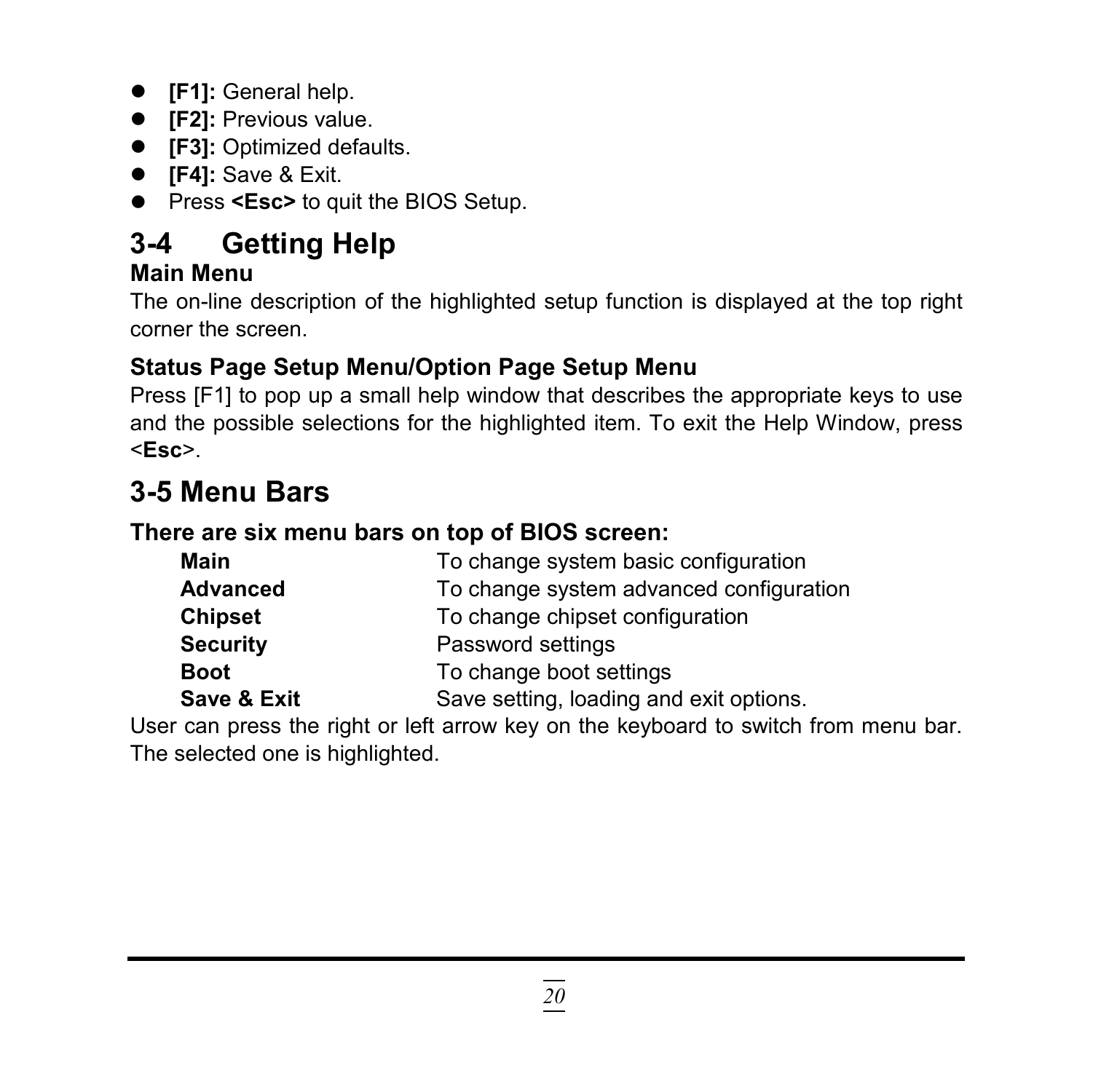## **3-6 Main Menu**

Main menu screen includes some basic system information. Highlight the item and then use the <+> or <-> and numerical keyboard keys to select the value you want in each item.

| Aptio Setup Utility - Copyright (C) 2013 American Megatrends, Inc.<br>Main Advanced Chipset Security Boot Save & Exit |                                                                 |                                                                                                                                                                                          |  |  |
|-----------------------------------------------------------------------------------------------------------------------|-----------------------------------------------------------------|------------------------------------------------------------------------------------------------------------------------------------------------------------------------------------------|--|--|
| BIOS Information<br><b>BIOS</b> Vendor<br>Core Version<br>Filename<br>Build Date and Time                             | American Megatrends<br>5.009<br>B9HBAA01<br>03/19/2015 10:48:27 | Set the Time. Use Tab to<br>switch between Time elements.                                                                                                                                |  |  |
| System Date<br>Sustem Time                                                                                            | [Thu 03/19/2015]<br>1:39:541                                    |                                                                                                                                                                                          |  |  |
| Access Level                                                                                                          | Administrator                                                   |                                                                                                                                                                                          |  |  |
| TXE Information<br>TXE FW Version                                                                                     | 01.01.00.1089                                                   | <b>**:</b> Select Screen<br>14: Select Item<br>Enter: Select<br>$+/-$ : Change Opt.<br>F1: General Help<br>F2: Previous Values<br>F3: Optimized Defaults<br>F4: Save & Exit<br>ESC: Exit |  |  |
|                                                                                                                       | Version 2.16.1243. Copyright (C) 2013 American Megatrends, Inc. |                                                                                                                                                                                          |  |  |

#### **System Date**

Set the date. Please use [Tab] to switch between data elements.

#### **System Time**

Set the time. Please use [Tab] to switch between time elements.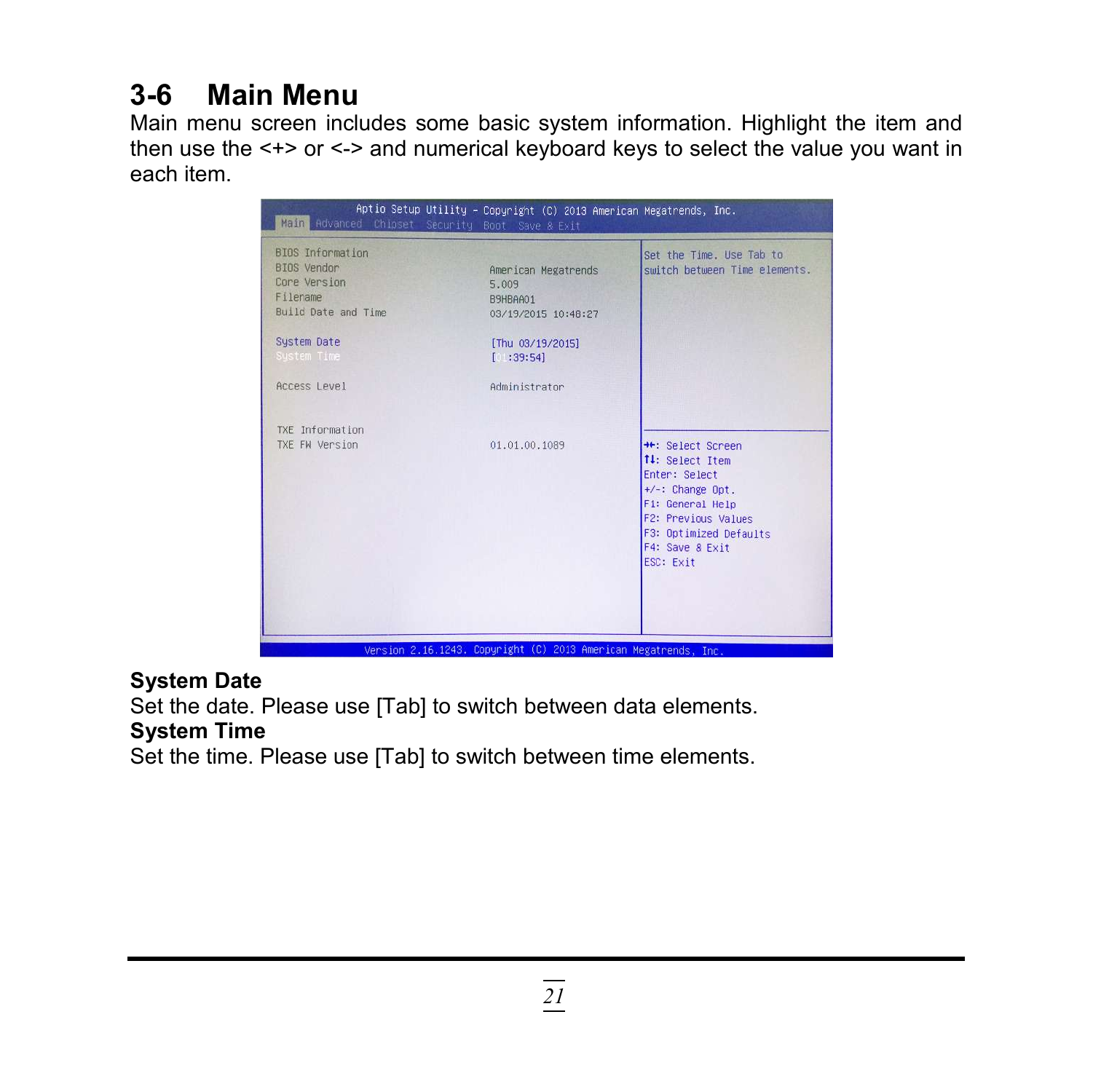### **3-7 Advanced Menu**

| Aptio Setup Utility - Copyright (C) 2013 American Megatrends, Inc.<br>Main Advanced Chipset Security Boot Save & Exit                                                                                                                                                                                                                                                                                                                                                                                                                                                                                                                                                                                                                                       |                                                                                                                                                                                                                |
|-------------------------------------------------------------------------------------------------------------------------------------------------------------------------------------------------------------------------------------------------------------------------------------------------------------------------------------------------------------------------------------------------------------------------------------------------------------------------------------------------------------------------------------------------------------------------------------------------------------------------------------------------------------------------------------------------------------------------------------------------------------|----------------------------------------------------------------------------------------------------------------------------------------------------------------------------------------------------------------|
| OS Selection<br>[Windows 7]<br>▶ ACPI Settings<br>Make-up Function Settings<br>Super IO Configuration<br>PC Health Status<br>Shutdown Temperature Configuration<br>Serial Port Console Redirection<br>$\blacktriangleright$ CPU Configuration<br>$\triangleright$ SATA Configuration<br>▶ Network Stack Configuration<br>▶ CSM Configuration<br>$\blacktriangleright$ USB Configuration<br>$\blacktriangleright$ Intel(R) I211 Gigabit Network Connection - 00:30:18:28:<br>$\blacktriangleright$ Intel(R) I211 Gigabit<br>Network Connection - $00:30:18:28:$<br>▶ Intel(R) I211 Gigabit Network Connection - 00:30:18:28:<br>> Intel(R) I211 Gigabit Network Connection - 00:30:18:28:<br>Version 2.16.1243. Copyright (C) 2013 American Megatrends, Inc. | OS Selection<br><b>++:</b> Select Screen<br>↑↓: Select Item<br>Enter: Select<br>$+\angle -$ : Change Opt.<br>F1: General Help<br>F2: Previous Values<br>F3: Optimized Defaults<br>F4: Save & Exit<br>ESC: Exit |

#### **OS Selection**

The optional settings: [Android]; [Windows 8.X]; [Windows 7].

*\*Note: User needs to go to this item to select OS before installing OS. If Windows Embedded standard 8, please select [Windows 8x] and set "USB 3.0 Support" as [Disabled], "USB 2.0 Support" as [Enabled] (refer to Page 32).*

#### **ACPI Settings**

Press [Enter] to make settings for the following sub-item: *ACPI Settings*

#### **ACPI Sleep State**

Use this item to select the highest ACPI sleep state the system will enter when the suspend button is pressed.

The optional settings are: [Suspend Disabled]; [S3 (Suspend to RAM)].

**Wake-up Function Settings**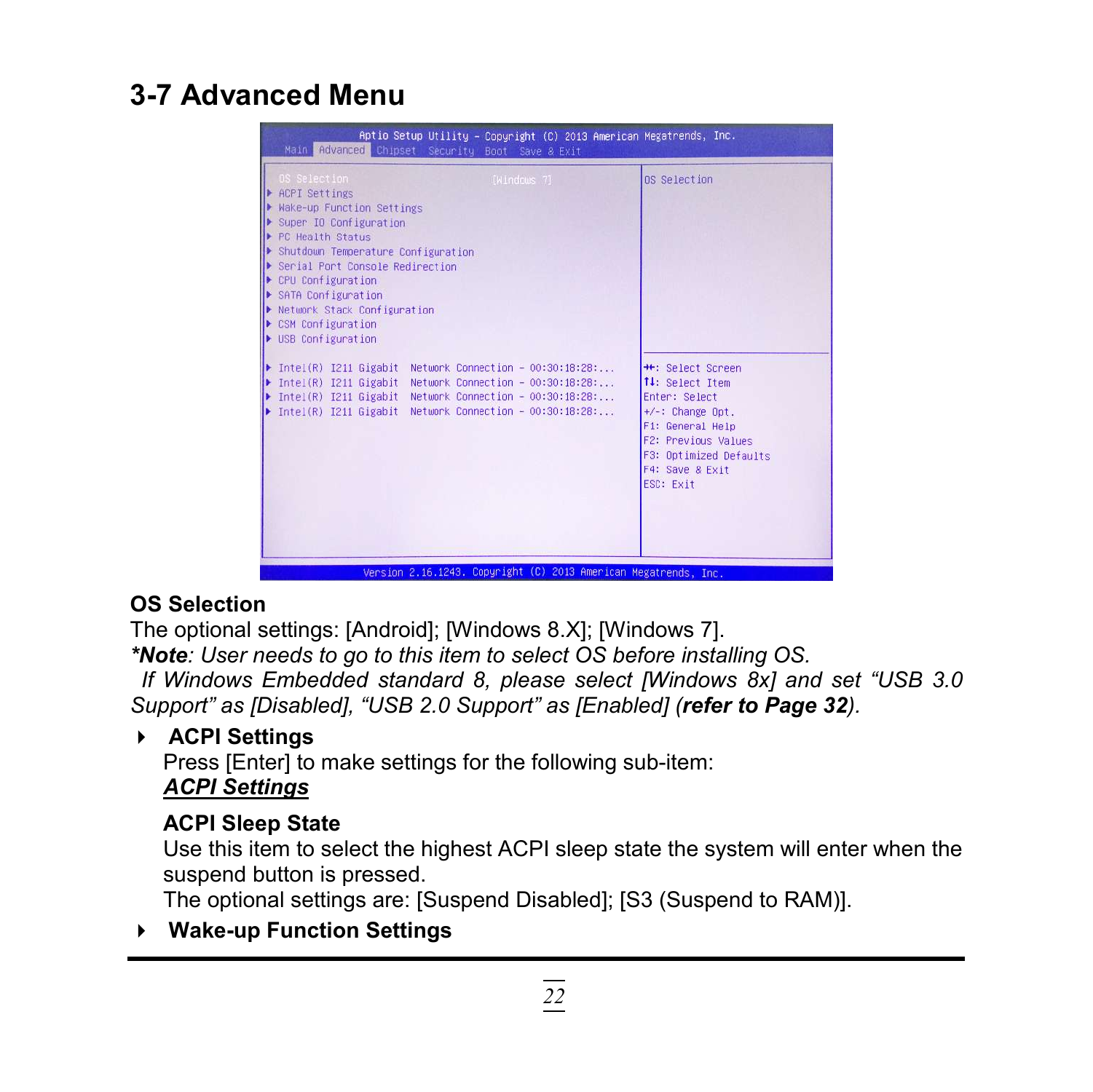Press [Enter] to make settings for the following sub-items:

#### **Wake-up System with Fixed Time**

Use this item to enable or disable system wake-up on alarm event.

The optional settings: [Disabled]; [Enabled].

When set as [Enabled], system will wake on the hour/min/sec specified.

#### **Wake-up System with Dynamic Time**

Use this item to enable or disable system wake-up on alarm event.

The optional settings: [Disabled]; [Enabled].

When set as [Enabled], system will wake on the current time + increased minute(s). The settings range is from  $[1] \sim [60]$  minute(s).

#### **PS2 (S3-S5) / USB (S3-S4) Wake-up**

Use this item to enable or disable PS2 (S3-S5)/USB (S3-S4) / Wake-up.

The optional settings: [Disabled]; [Enabled].

*\*This item is only supported when 'ERP Support' is set as [Disabled].When 'ERP Support' is set as [Enabled],user can only enable or disable 'USB(S3)/PS2(S3) Wake-up' .*

#### **Super I/O Configuration**

Press [Enter] to make settings for the following sub-items:

#### *Super IO Configuration*

#### **ERP Support**

The optional settings: [Enabled]; [Disabled].

This item should be set as [Disabled] if you wish to have all active wake-up functions.

#### **Serial Port 1 Configuration/ Serial Port 2 Configuration**

Press [Enter] to make settings for the following items:

#### **Serial Port**

Use this item to enable or disable serial port (COM).

#### **Change Settings**

Use this item to select an optimal setting for super IO device.

#### **Serial Port FIF0 Mode**

The optional settings are: [16-Byte FIF0]; [32-Byte FIF0]; [64-Byte FIF0]; [128-Byte FIF0].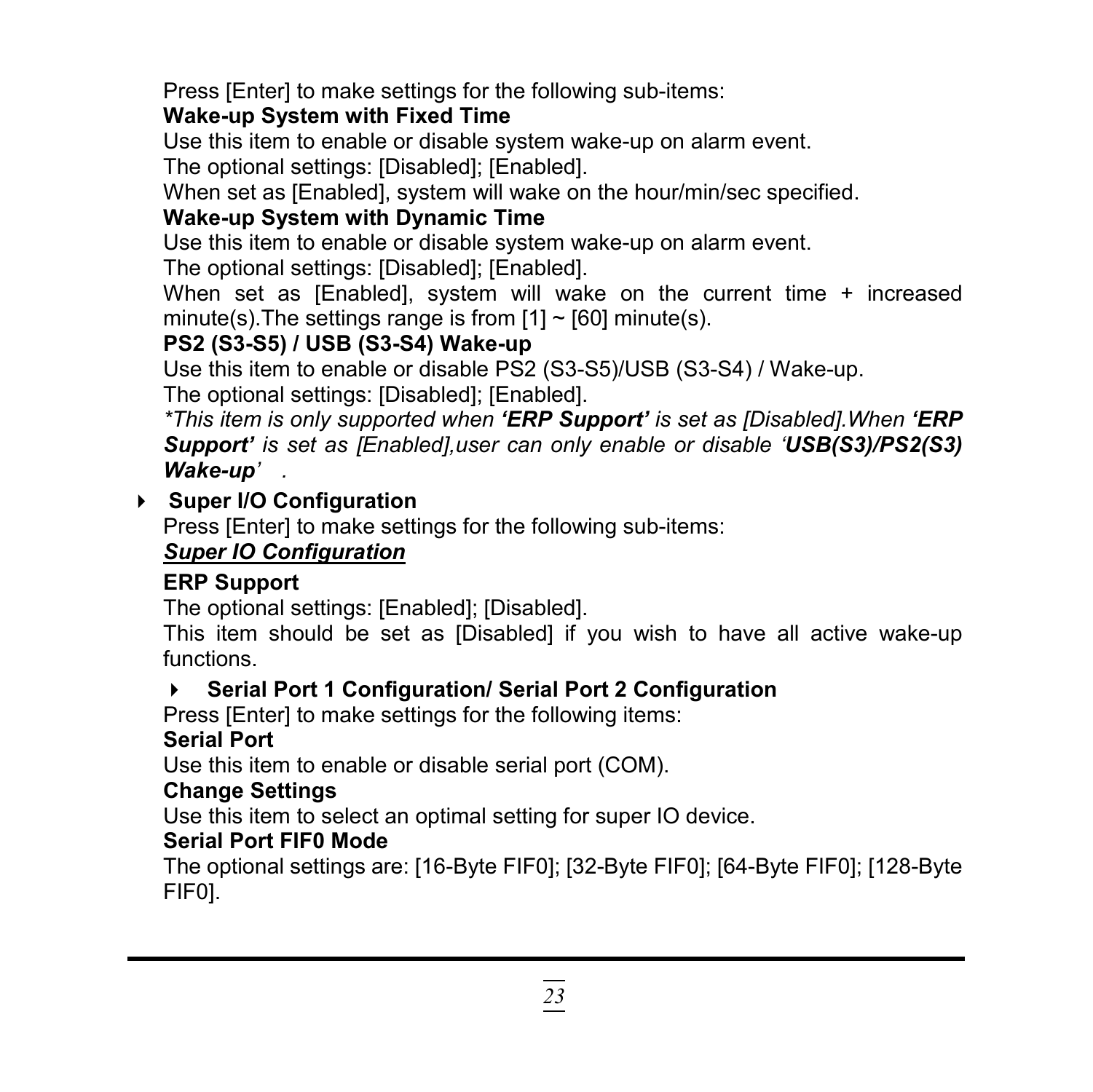#### **ERP Support**

The optional settings: [Enabled]; [Disabled].

This item should be set as [Disabled] if you wish to have all active wake-up functions.

#### **WatchDog Timer**

Use this item to enable or disable WatchDog Timer Control. When set as [Enabled], the following sub-items shall appear:

#### **WatchDog Timer Value**

User can set a value in the range of [10] to [255].

#### **WatchDog Timer Unit**

The optional settings are: [Sec.]; [Min.].

#### **WatchDog Wake-up Timer in ERP**

This item support WDT wake-up while '**ERP Support**' is set as [Auto].

The optional settings are: [Enabled]; [Disabled].

*When set as [Enabled], the following sub-items shall appear:*

#### **WatchDog Timer Value in ERP**

User can set a value in the range of [10] to [4095].

#### **WatchDog Timer Unit in ERP**

The optional settings are: [Sec.]; [Min.].

#### **ATX Power Emulate AT Power**

This item displays current Emulate AT Power Status, motherboard power On/Off control by power supply. User needs to select 'AT or ATX Mode' on MB jumper at first (refer to *Page 8~9*, Jumper AT\_MODE for ATX Mode & AT Mode Select).

#### **Case Open Detect**

This item controls detect case open function.

The optional settings are: [Enabled]; [Disabled].

#### **PC Health Status**

Press [Enter] to view current hardware health status, set shutdown temperature, or make further settings in '**Smart Fan Configuration**'.

#### **SmartFan Configuration**

Press [Enter] to make settings for SmartFan Configuration:

#### *SmartFAN Configuration*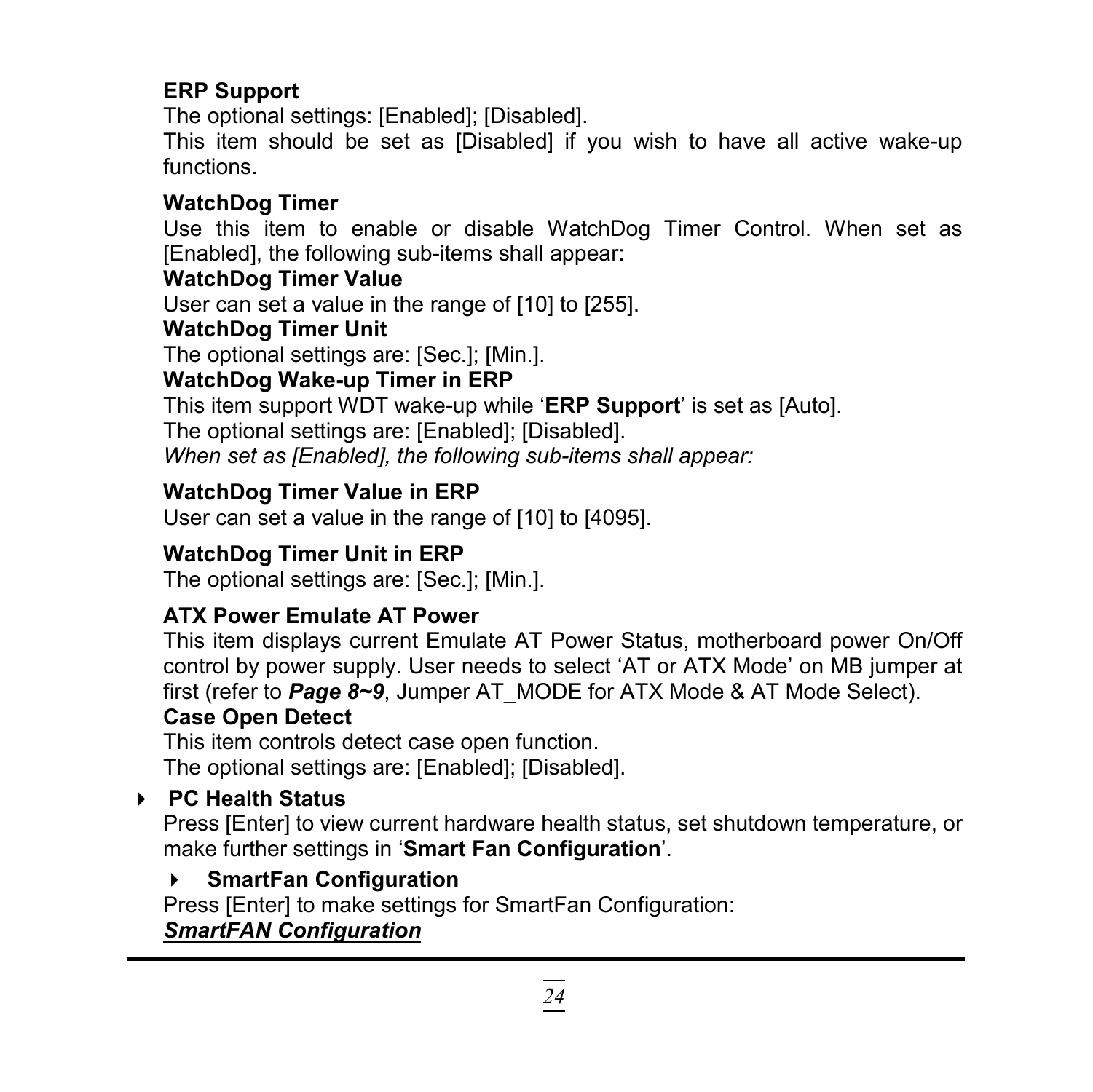#### **CPUFAN / SYSFAN1/ SYSFAN2 Smart Mode**

When set as [Enabled], the following sub-items shall appear:

#### **CPUFAN / SYSFAN1/ SYSFAN2 Full-Speed Temperature**

Use this item to set CPUFAN/SYSFAN1/SYSFAN2 full speed temperature. Fan will run at full speed when above this temperature.

#### **CPUFAN / SYSFAN1/ SYSFAN2 Full-Speed Duty**

Use this item to set CPUFAN/SYSFAN1/SYSFAN2 full speed duty. Fan will run at full speed when above the pre-set duty.

#### **CPUFAN / SYSFAN1/ SYSFAN2 Idle-Speed Temperature**

Use this item to set CPUFAN/SYSFAN1/SYSFAN2 idle speed temperature. Fan will run at idle speed when below this temperature.

#### **CPUFAN / SYSFAN1/ SYSFAN2 Idle-Speed Duty**

Use this item to set CPUFAN/SYSFAN1/SYSFAN2 idle speed duty.. Fan will run at idle speed when below the pre-set duty.

#### **Shutdown Temperature Configuration**

Use this item to select system shutdown temperature.

#### **Shutdown Temperature**

The optional settings are: [Disabled]; [70 $^{\circ}$ C/158 $^{\circ}$ F]; [75 $^{\circ}$ C/167 $^{\circ}$ F]; [80 $^{\circ}$ C/176 $^{\circ}$ F]; [85°C/185°F].

#### **Serial Port Console Redirection**

Press [Enter] to make settings for the following sub-items:

#### *COM1*

#### **Console Redirection**

Use this item to enable or disable COM1 Console Redirection.

The optional settings are: [Disabled]; [Enabled].

*When set as [Enabled], user can make further settings in the 'Console Redirection Settings' screen:*

#### **Console Redirection Settings**

The settings specify how the host computer and the remote computer (which the user is using) will exchange data. Both computers should have the same or compatible settings.

Press [Enter] to make settings for the following sub-items.

### **Terminal Type**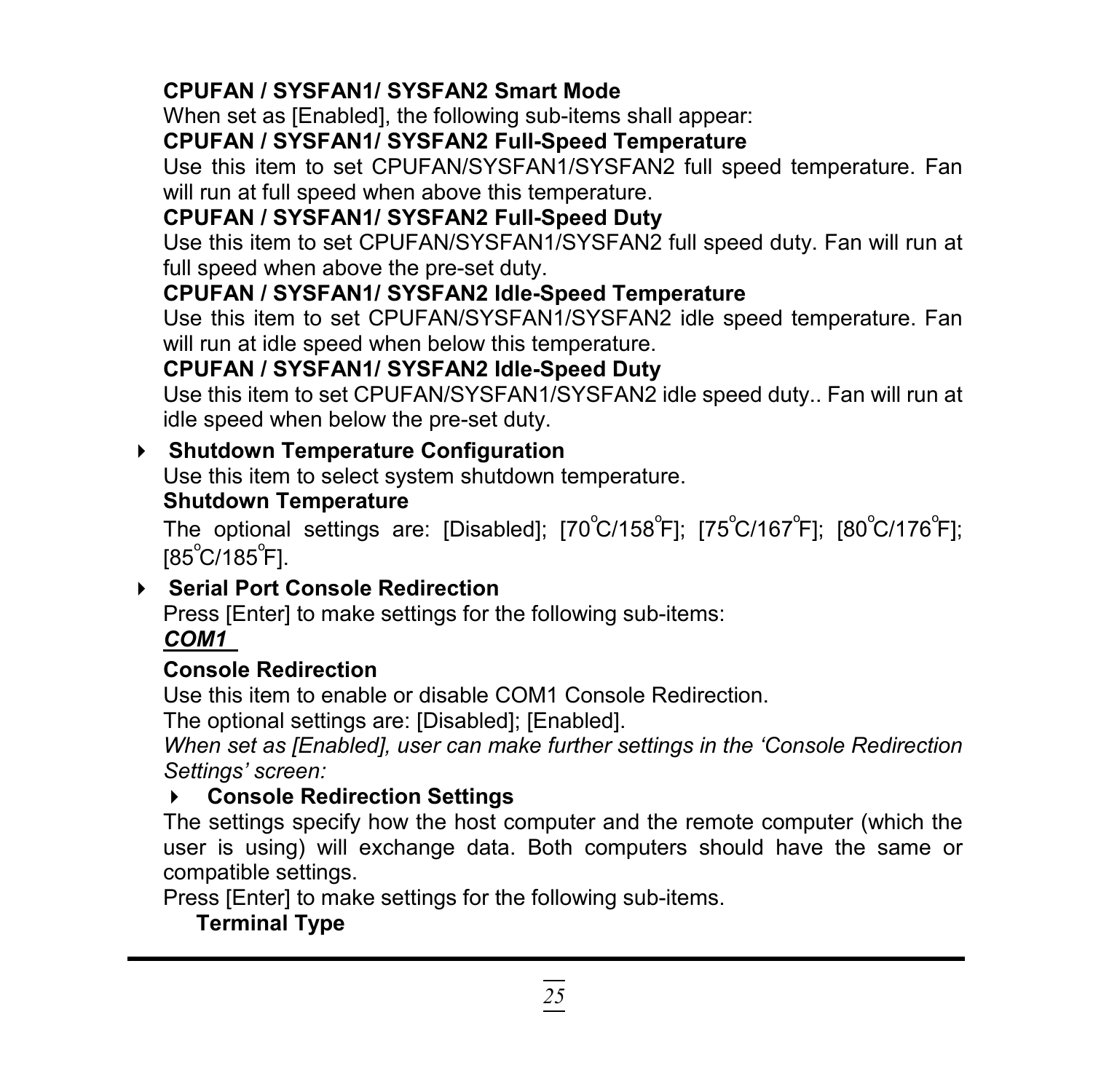The optional settings are: [VT100]; [VT100+]; [VT-UTF8]; [ANSI].

#### **Bits per second**

The optional settings are: [9600]; [19200]; [38400]; [57600]; [115200].

#### **Data Bits**

The optional settings are: [7]; [8].

#### **Parity**

The optional settings are: [None]; [Even]; [Odd];[Mark]; [Space].

#### **Stop Bits**

The optional settings are: [1]; [2].

#### **Flow Control**

The optional settings are: [None]; [Hardware RTS/CTS].

#### **VT-UTF8 Combo Key Support**

The optional settings are: [Enabled]; [Disabled].

#### **Recorder Mode**

The optional settings are: [Enabled]; [Disabled].

#### **Resolution 100x31**

The optional settings are: [Enabled]; [Disabled].

#### **Legacy OS Redirection Resolution**

The optional settings are: [80x24]; [80x25].

#### **Putty Keypad**

The optional settings are: [VT100]; [LINUX]; [XTERMR6]; [SCO]; [ESCN]; [VT400].

#### **Redirection After BIOS POST**

The optional settings are: [Always Enable]; [BootLoader].

### *Serial Port for Out-of-Band Management/*

#### *Windows Emergency Management Services (EMS)*

#### **Console Redirection**

The optional settings are: [Enabled]; [Disabled].

When set as [Enabled], user can make further settings in 'Console Redirection Settings':

#### **Console Redirection Settings**

The settings specify how the host computer and the remote computer (which the user is using) will exchange data. Both computers should have the same or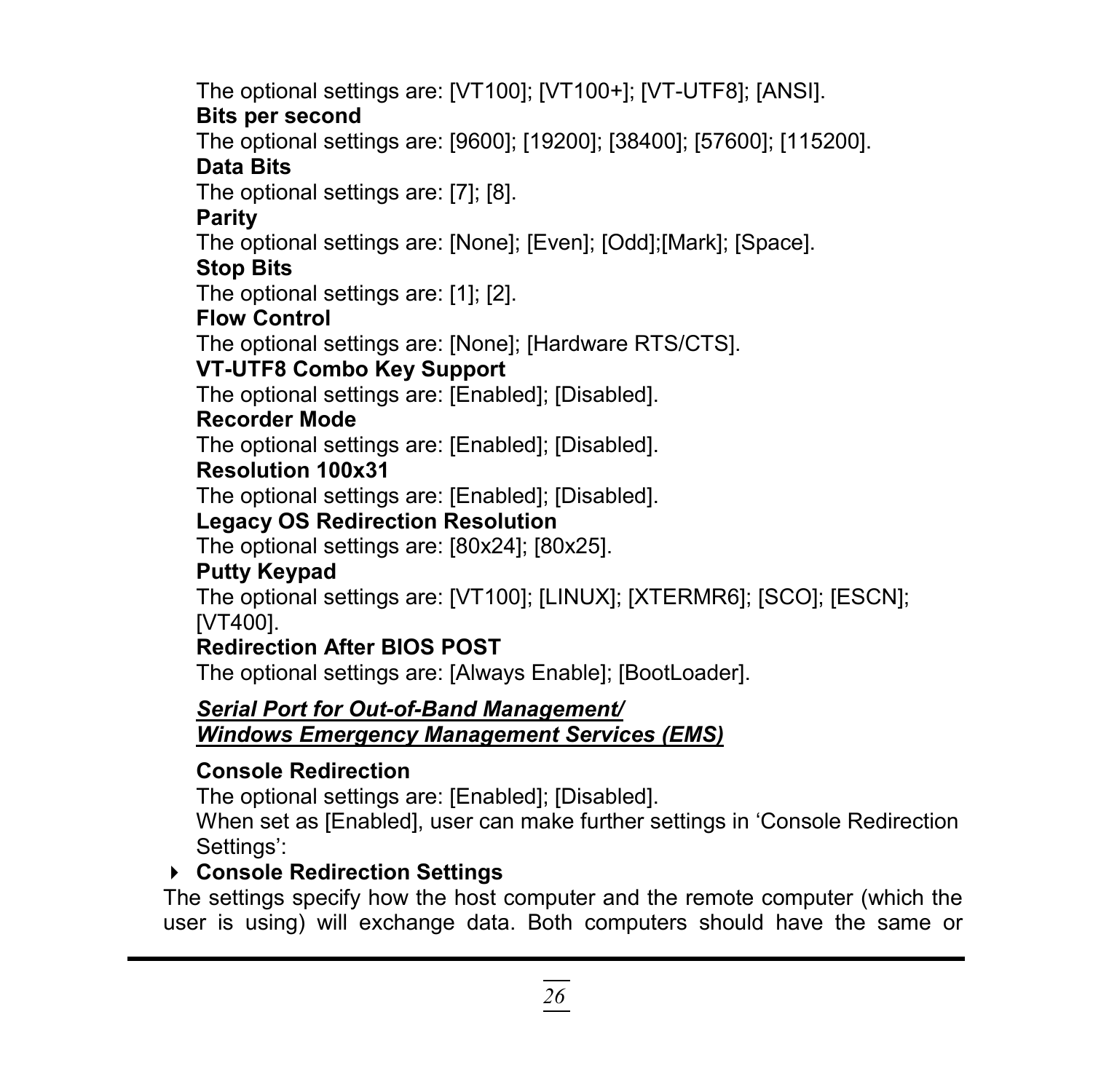compatible settings.

Press [Enter] to make settings for the following sub-items.

#### **Out-of-Band Mgmt Port**

The default setting is: [COM1].

#### **Terminal Type**

The optional settings are: [VT100]; [VT100+]; [VT-UTF8]; [ANSI].

#### **Bits per second**

The optional settings are: [9600]; [19200]; [57600]; [115200].

#### **Flow Control**

The optional settings are: [None]; [Hardware RTS/CTS]; [Software Xon/Xoff].

#### **Data Bits**

The default setting is: [8].

*\*This item may or may not show up, depending on different configuration.*

#### **Parity**

The default setting is: [None].

*\*This item may or may not show up, depending on different configuration.*

#### **Stop Bits**

The default setting is: [1].

*\*This item may or may not show up, depending on different configuration.*

#### **CPU Configuration**

Press [Enter] to view current CPU configuration and make settings for the following sub-items:

#### **Limit CPUID Maximum**

The optional settings: [Disabled]; [Enabled].

This item should be set as [Disabled] for Windows XP.

#### **Execute Disable Bit**

The optional settings: [Disabled]; [Enabled].

#### **Hardware Prefetcher**

The optional settings are: [Disabled]; [Enabled].

Use this item to turn on/off the Mid Level Cache (L2) streamer prefetcher.

#### **Adjacent Cache Line Prefetch**

The optional settings are: [Disabled]; [Enabled].

Use this item to turn on/off prefetching of adjacent cache lines.

#### **Intel Virtualization Technology**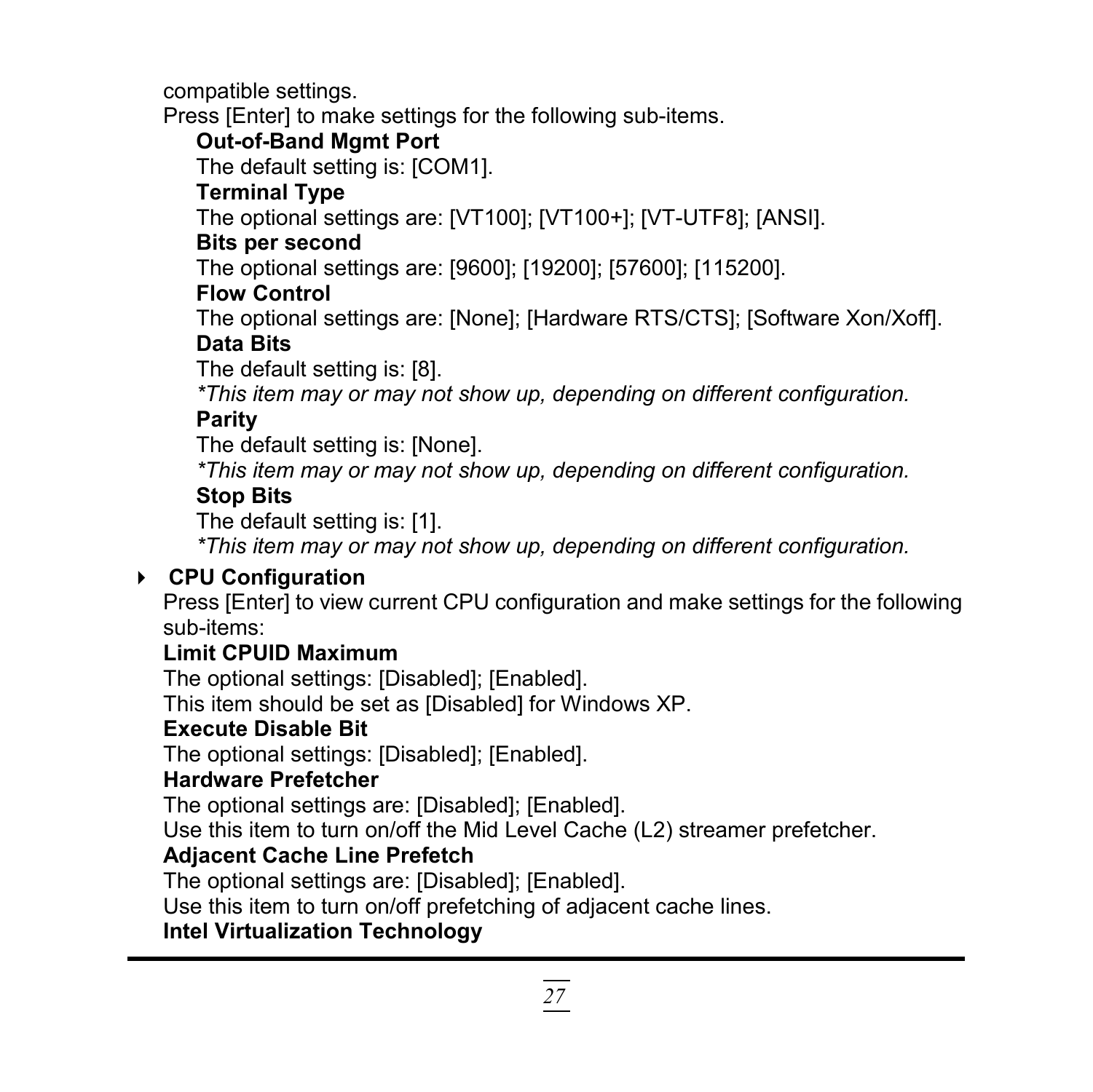The optional settings: [Enabled]; [Disabled].

When set as [Enabled], a VMM can utilize the additional hardware capabilities provided by Vanderpool Technology.

#### **EIST**

The optional settings: [Disabled]; [Enabled].

Use this item to enable or disable Intel SpeedStep.

#### **CPU C Status**

Use this item to enable or disable CPU C status.

The optional settings: [Disabled]; [Enabled].

When set as [Enabled], the following sub-items shall appear:

#### **CPU C6 Report**

Use this item to enable or disable CPU C6 report to OS.

#### **CPU C7 Report**

Use this item to enable or disable CPU C7 report to OS.

The optional settings are: [Disabled]; [CPU C7]; [CPU C7s].

#### **Package C-state Limit**

The optional settings: [C0]; [C1]; [C3] [C6]; [C7]; [No Limit].

#### **SATA Configuration**

Press [Enter] to make settings for the following sub-items:

#### *SATA Configuration*

#### **SATA Port**

The optional settings: [Disabled]; [Enabled].

*When set as [Enabled], the following sub-items shall appear:*

#### **SATA Mode**

The optional settings are: [IDE Mode]; [AHCI Mode].

#### **SATA Speed Support**

The item is for user to set the maximum speed the SATA controller can support. The optional settings are: [Gen1]; [Gen2].

#### **SATA Port1/ SATA Port2**

The optional settings are: [Enabled]; [Disabled].

#### **Network Stack Configuration**

Press [Enter] to go to '**Network Stack**' screen to make further settings. **Network Stack**

The optional settings are: [Enabled]; [Disabled].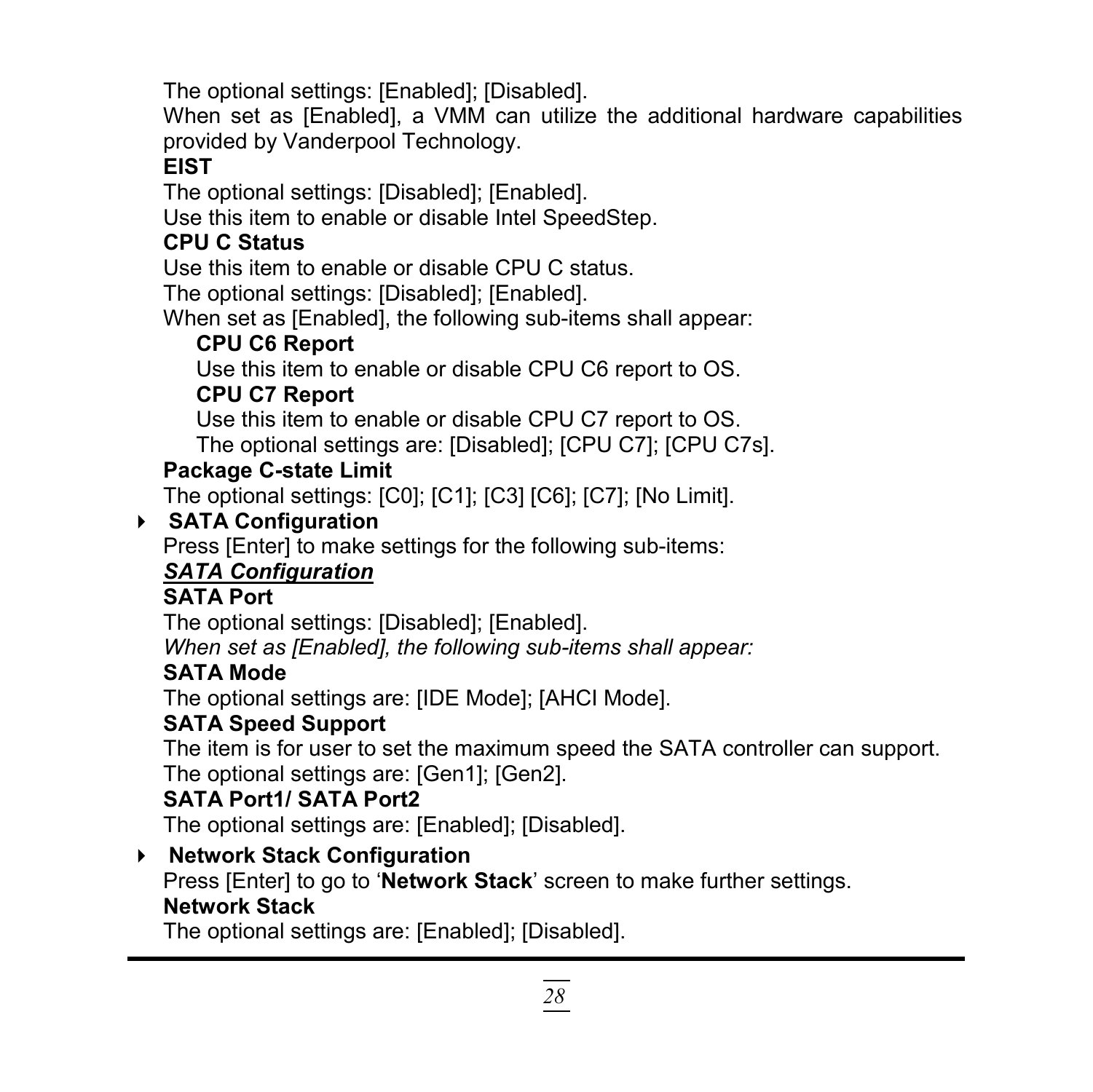*When set as [Enabled], the following sub-items shall appear:*

#### **Ipv4 PXE Support**

The optional settings are: [Disabled]; [Enabled].

Use this item to enable Ipv4 PXE Boot Support. When set as [Disabled], Ipv4 boot option will not be created.

#### **Ipv6 PXE Support**

The optional settings are: [Disabled]; [Enabled].

Use this item to enable Ipv6 PXE Boot Support. When set as [Disabled], Ipv6 boot option will not be created.

#### **PXE boot wait time**

Use this item to set wait time to press [ESC] key to abort the PXE boot.

#### **CSM Configuration**

Press [Enter] to make settings for the following sub-items:

#### *Option ROM execution order*

#### **Network**

This item controls the execution of UEFI and legacy PXE OpROM.

The optional settings are: [Do not launch]; [UEFI only]; [Legacy only].

#### **Storage**

This item controls the execution of UEFI and Legacy Storage OpROM.

The optional settings are: [Do not launch]; [UEFI only]; [Legacy only] ; [UEFI first]; [Legacy first].

#### **Other PCI devices**

This item determines OpROM execution policy for devices other than Network, storage or video.

The optional settings are: [UEFI first]; [Legacy first].

#### **USB Configuration**

Press [Enter] to make settings for the following sub-items:

#### *USB Configuration*

#### **Legacy USB Support**

The optional settings are: [Enabled]; [Disabled]; [Auto].

**[Enabled]:** To enable legacy USB support.

**[Disabled]**: To keep USB devices available only for EFI specification,

**[Auto]:** To disable legacy support if no USB devices are connected.

#### **XHCI Hand-off**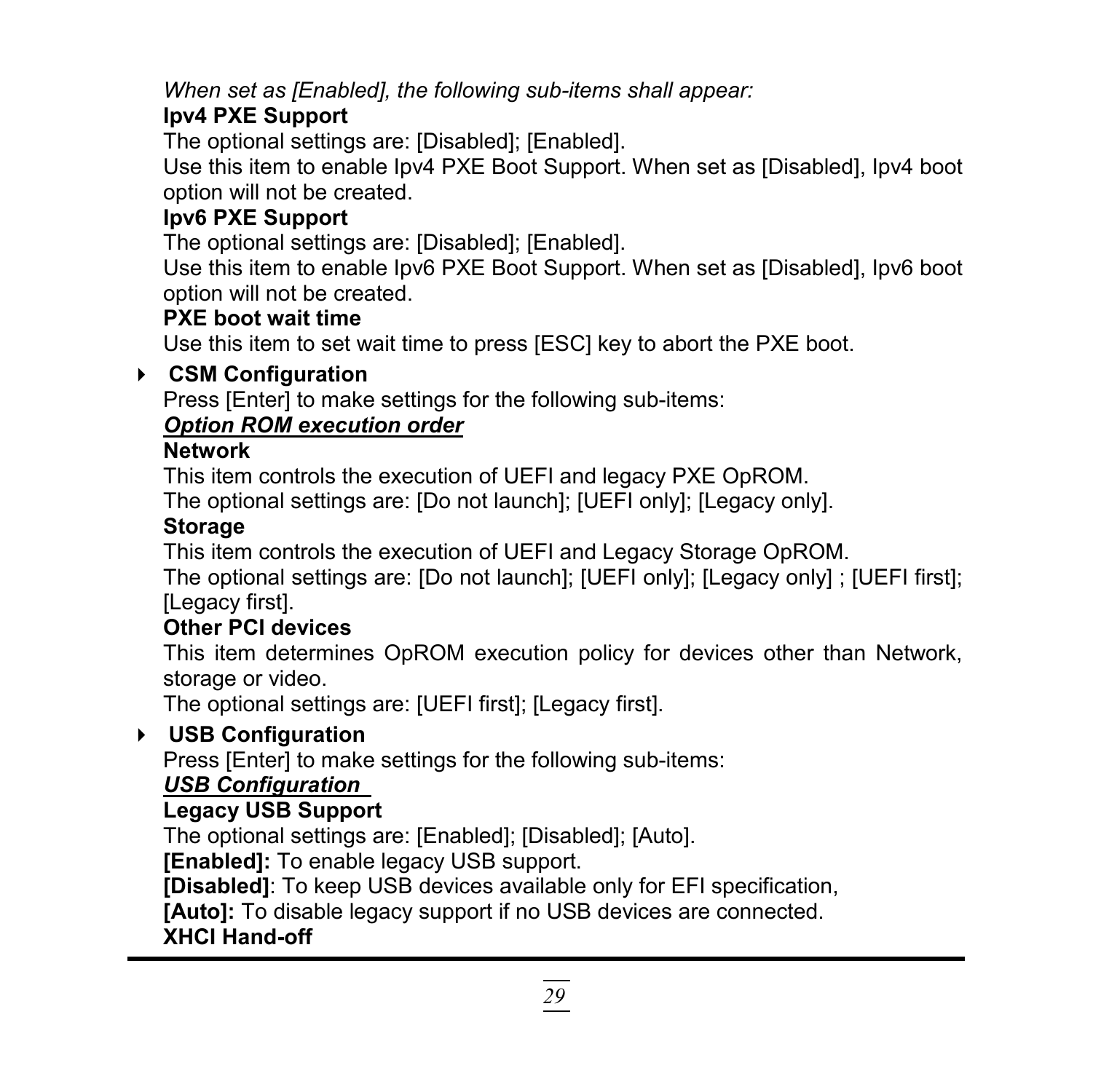This is a workaround for OSes without XHCI hand-off support. The XHCI ownership change should be claimed by XHCI driver.

The optional settings are: [Enabled]; [Disabled].

#### **EHCI Hand-off**

This is a workaround for OSes without EHCI hand-off support. The EHCI ownership change should be claimed by EHCI driver.

The optional settings are: [Disabled]; [Enabled].

#### **USB Mass Storage Driver Support**

The optional settings are: [Disabled]; [Enabled].

#### *USB hardware delay and time-outs:*

#### **USB Transfer time-out**

Use this item to set the time-out value for control, bulk, and interrupt transfers. The optional settings are: [1 sec]; [5 sec]; [10 sec]; [20 sec].

#### **Device reset time-out**

Use this item to set USB mass storage device start unit command time-out. The optional settings are: [10 sec]; [20 sec]; [30 sec]; [40 sec].

#### **Device power-up delay**

Use this item to set maximum time the device will take before it properly reports itself to the host controller. 'Auto' uses default value: for a root port it is 100 ms, for a hub port the delay is taken from hub descriptor.

The optional settings: [Auto]; [Manual].

Select [Manual] you can set value for the following sub-item: '**Device Power-up delay in seconds'.**

#### **Device Power-up delay in seconds**

The delay range is from 1 to 40 seconds, in one second increments.

## **Intel(R) I211 Gigabit Network Connection-:XX:XX:XX:XX:XX:XX**

Use this item to get driver information and configure Intel(R) I211 gigabit network connection.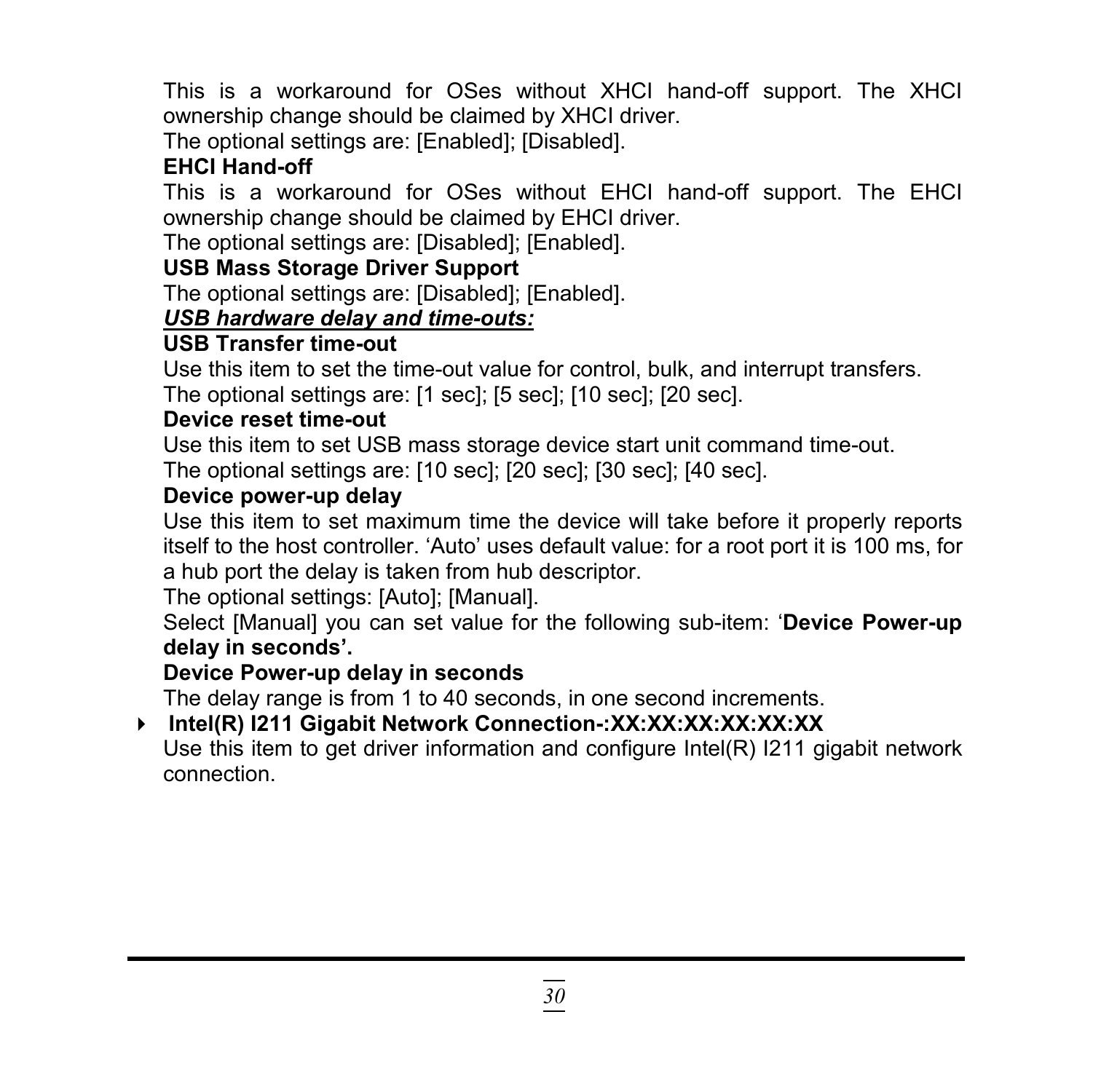### **3-8 Chipset Menu**



#### **North Bridge**

Press [Enter] to make settings for the following sub-items:

#### **PAVC**

Use this item to enable or disable protected audio video control.

The optional settings are: [Disabled]; [LITE Mode]; [SERPENT Mode].

#### **DVMT Pre-Allocated**

Use this item to select DVMT 5.0 pre-allocated (fixed) graphics memory size used by the internal graphics device.

The optional settings are: [64M]; [96M]; [128M]; [160M]; [192M]; [224M]; [256M]; [288M]; [320M]; [352M]; [384M]; [416M]; [448M]; [480M]; [512M].

#### **DVMT Total Gfx Mem**

Use this item to select DVMT 5.0 total graphics memory size used by the internal graphics device.

The optional settings are: [128M]; [256M]; [MAX].

#### **Aperture Size**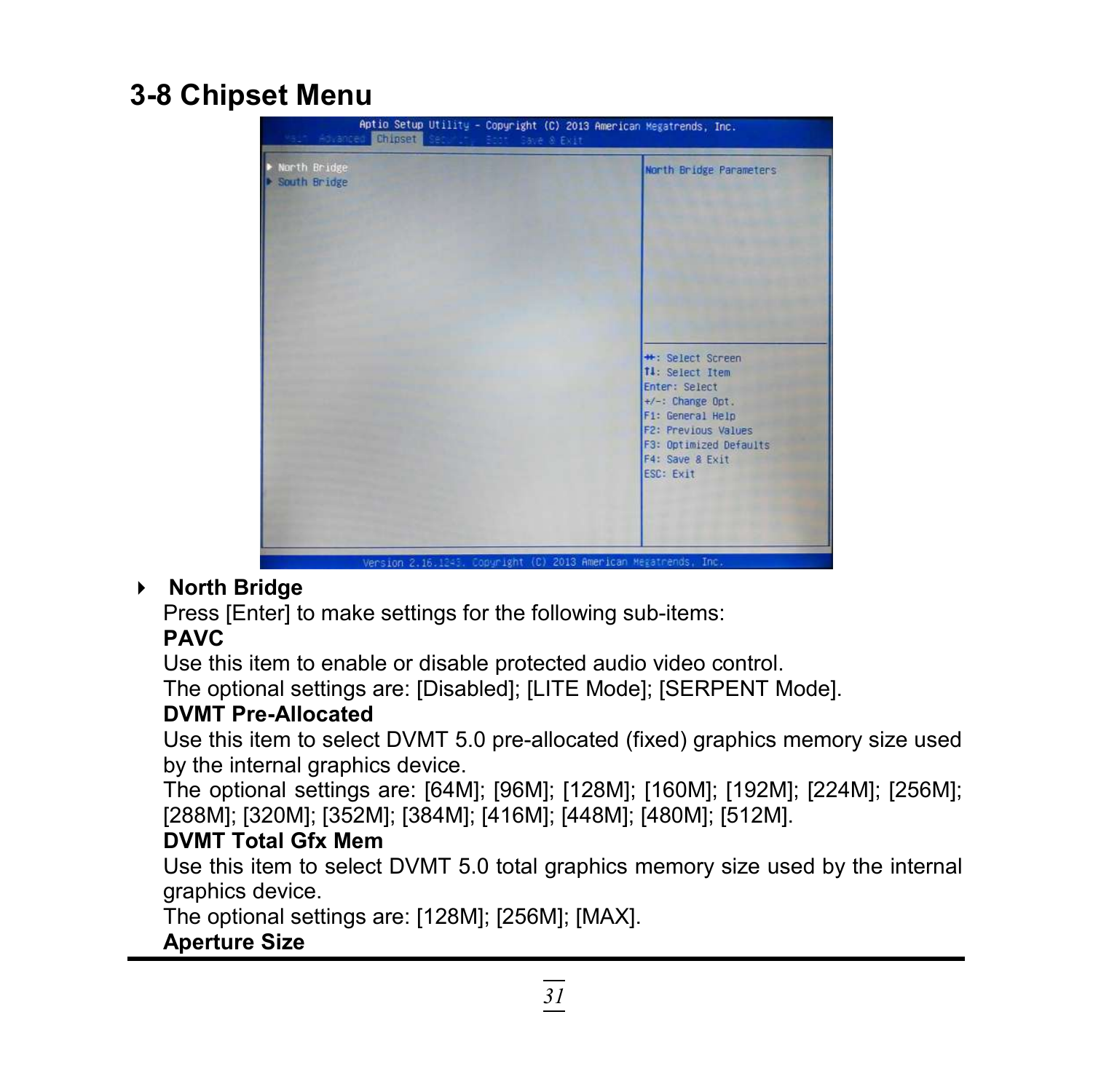The optional settings are: [128MB]; [256MB]; [512MB].

#### **GTT Size**

The optional settings are: [1MB]; [2MB].

#### **IGD Turbo Enable**

The optional settings are: [Enabled]; [Disabled].

### **Spread Spectrum Clock**

The optional settings are: [Enabled]; [Disabled].

### **South Bridge**

Press [Enter] to make settings for the following sub-items:

### **USB Configuration**

Press [Enter] to make settings for the following sub-items:

### *USB Configuration*

#### **USB 3.0 Support**

The optional settings are: [Auto]; [Enabled]; [Disabled]; [Auto]; [Smart Auto].

#### **USB 3.0 Link Power Management**

The optional settings are: [Enabled]; [Disabled].

#### **USB 2.0 Support**

The optional settings are: [Auto]; [Disabled].

*\*'USB 2.0 Support' is only available for further settings when 'USB 3.0 Support' is set as [Disabled] .*

#### **\*LAN3&4 Bypass State @ Power On**

The optional settings are: [Bypass]; [Passthrough].

#### **\*LAN3&4 Bypass State @ Power Off**

The optional settings are: [Bypass]; [Passthrough].

#### **\*LAN3&4 Bypass WDT Function**

The optional settings are: [Enabled]; [Disabled].

*\*Note: The above three setting items: 'LAN3&4 Bypass State @ Power On', 'LAN3&4 Bypass State @ Power Off' and 'LAN3&4 Bypass WDT Function' are only optional for NF9HB series. NF9HG series do not support these functions so there are no such items in BIOS settings.*

#### **PCIE1 Slot**

The optional settings are: [Enabled]; [Disabled]. **MPE Controller**

The optional settings are: [Enabled]; [Disabled].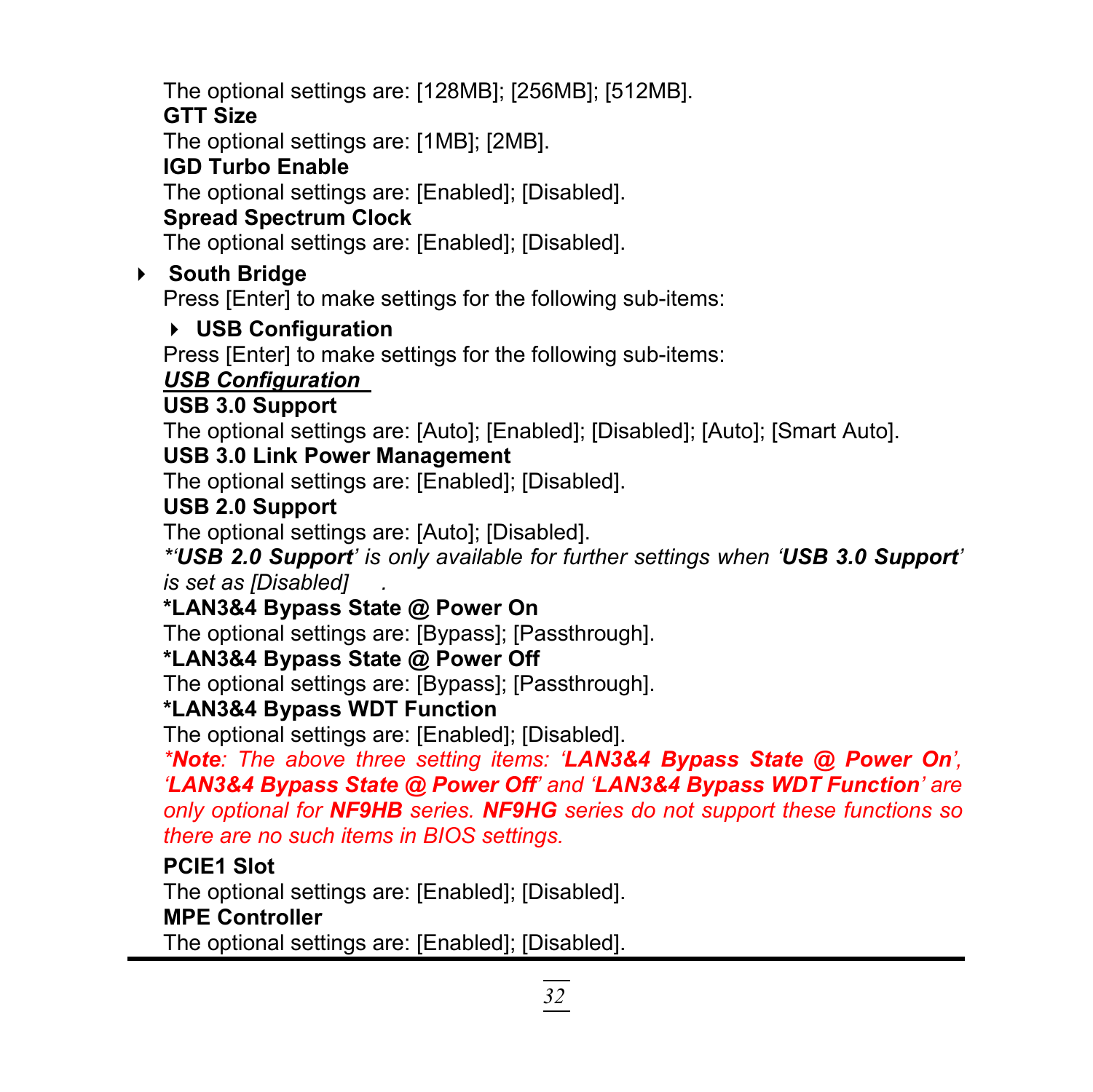#### **Onboard Lan1 Controller/ Onboard Lan2 Controller Onboard Lan2 Controller Onboard Lan3 Controller**

The optional settings are: [Enabled]; [Disabled].

**System State after Power Failure**

Use this item to select AC power state when power is re-applied after a power failure.

The optional settings are: [Always Off]; [Always On]; [Former State].

*\* The option [Always On] and [Former State] are affected by ERP function. Please disable ERP to support [Always On] and [Former State] function.*

### **3-9 Security Menu**

|                                                                                                                                                                                                                                                                                                                                                                              |    | Set Administrator Password                         |
|------------------------------------------------------------------------------------------------------------------------------------------------------------------------------------------------------------------------------------------------------------------------------------------------------------------------------------------------------------------------------|----|----------------------------------------------------|
| If ONLY the Administrator's password is set.<br>then this only limits access to Setup and is<br>only asked for when entering Setup.<br>If ONLY the User's password is set, then this<br>is a power on password and must be entered to<br>boot or enter Setup. In Setup the User will<br>have Administrator rights.<br>The password length must be<br>in the following range: |    |                                                    |
| Minimum length                                                                                                                                                                                                                                                                                                                                                               | 3  |                                                    |
| Maximum length                                                                                                                                                                                                                                                                                                                                                               | 20 | <b>**: Select Screen</b><br><b>14:</b> Select Item |
| Administrator Passuord                                                                                                                                                                                                                                                                                                                                                       |    | Enter: Select                                      |
| <b>User Password</b>                                                                                                                                                                                                                                                                                                                                                         |    | $+/-$ : Change Opt.                                |
|                                                                                                                                                                                                                                                                                                                                                                              |    | F1: General Help                                   |
|                                                                                                                                                                                                                                                                                                                                                                              |    | <b>F2: Previous Values</b>                         |
|                                                                                                                                                                                                                                                                                                                                                                              |    | F3: Optimized Defaults<br>F4: Save & Exit          |
|                                                                                                                                                                                                                                                                                                                                                                              |    | ESC: Exit                                          |
|                                                                                                                                                                                                                                                                                                                                                                              |    |                                                    |

Security menu allow users to change administrator password and user password settings.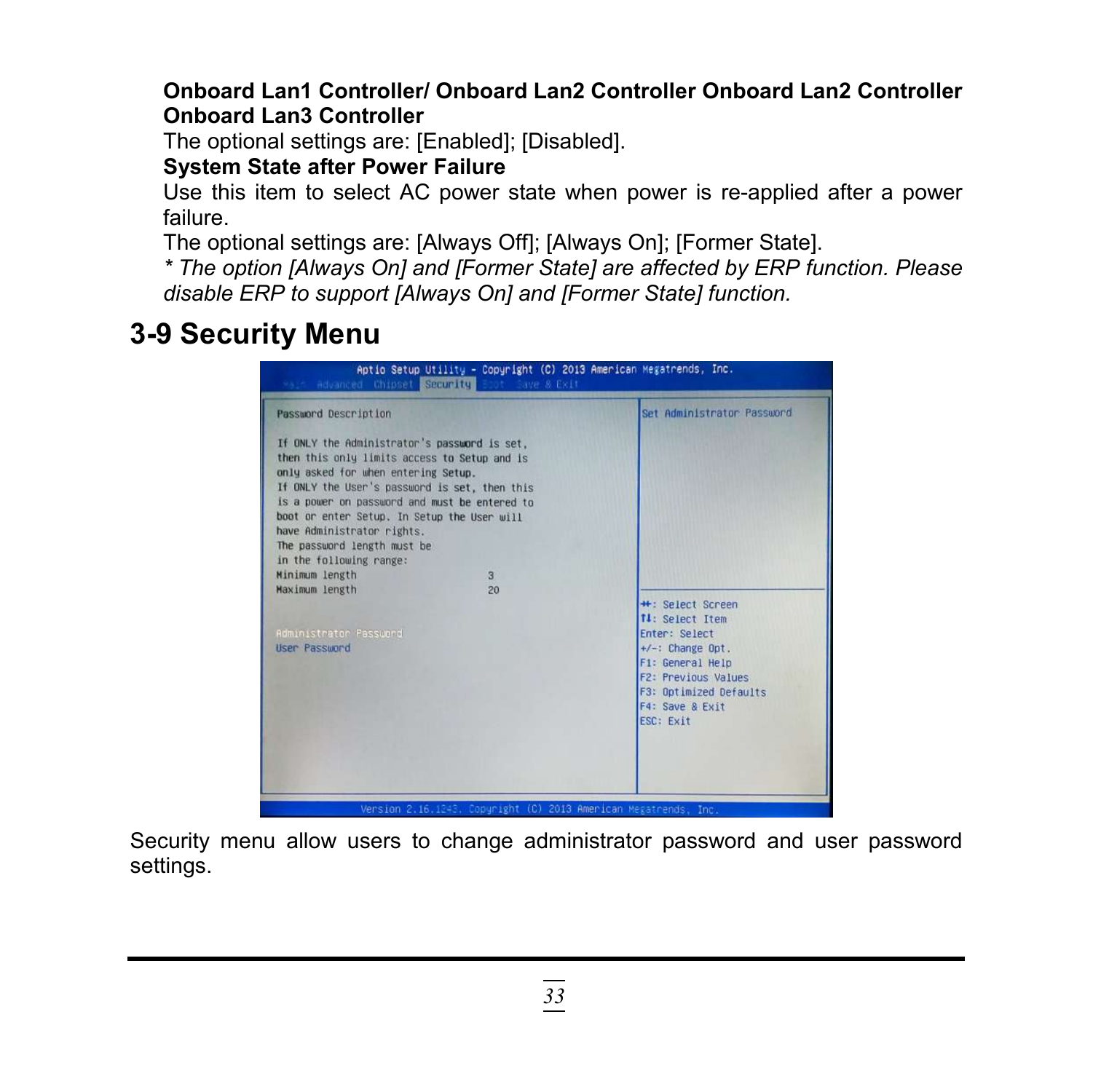### **3-10 Boot Menu**



#### *Boot Configuration*

#### **Setup Prompt Timeout**

Use this item to set number of seconds to wait for setup activation key.

#### **Bootup Numlock State**

Use this item to select keyboard numlock state.

The optional settings are: [On]; [Off].

#### **Quiet Boot**

The optional settings are: [Disabled]; [Enabled].

#### *Boot Option Priorities*

#### **Boot Option**

The optional settings are: [UEFI: Built-in EFI Shell]; [Disabled].